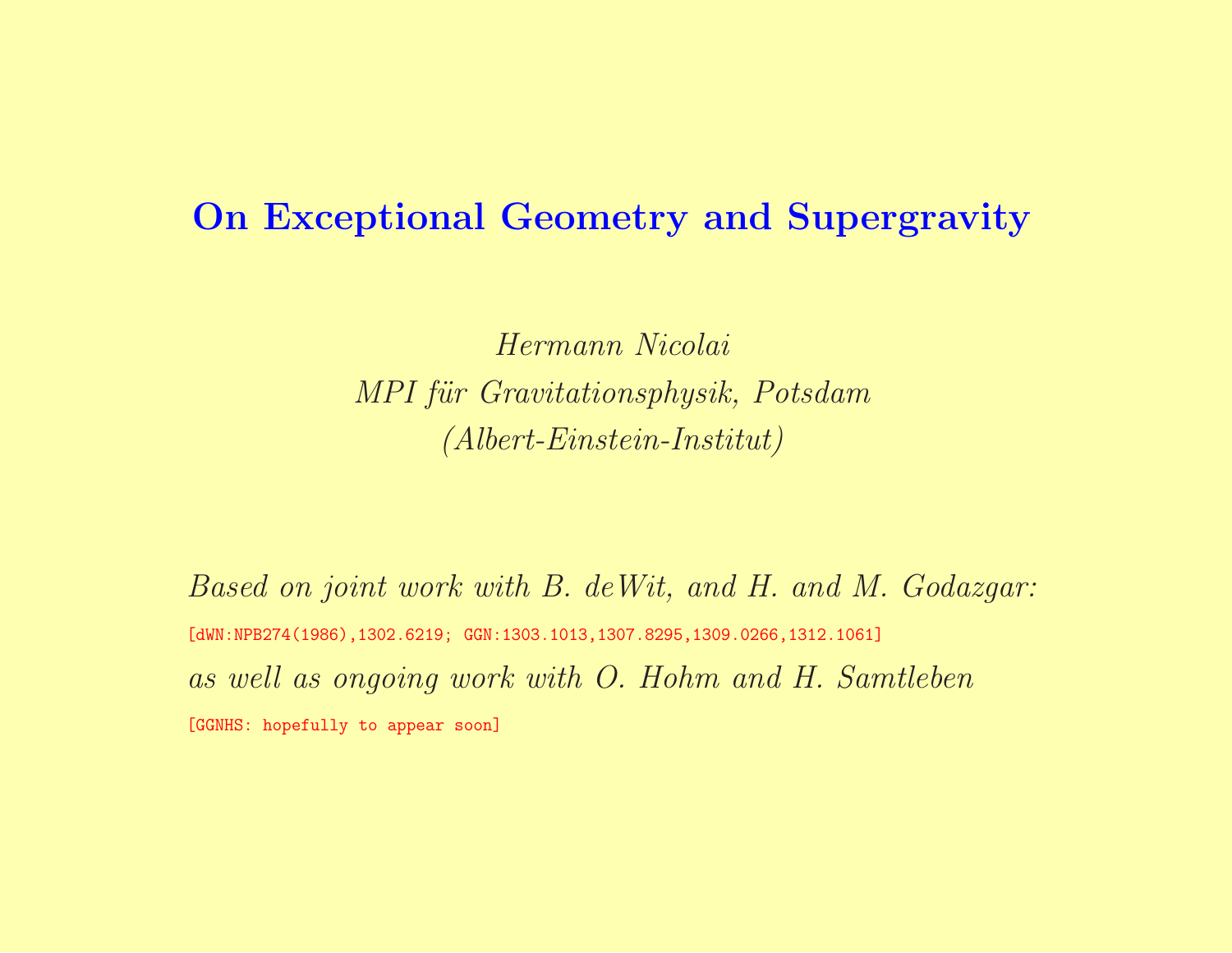## Motivation

There are many indications of exceptional geometrical structures in maximal supergravity and <sup>M</sup> theory:

- $\bullet$  Ubiquity of exceptional groups:  $\mathrm{E_{6(6)} ,\,E_{7(7)} ,\,E_{8(8)} , \ldots}$ [Cremmer,Julia(1979)]
- Presence of form fields beyond standard geometry
- Extra (central charge) coordinates beyond  $D = 11$ ?

has led to several attempts to generalise geometry

- $\bullet$   ${\bf Double \ Field \ Theory}$  [Siegel(1992);Hull(2005);Hohm,Hull,Zwiebach(2010),...]
- $\bullet$  Generalised geometry (and 'non-geometry') [Berman, Cederwall, Kleinschmidt,Thompson(2013); Coimbra,Strickland-Constable,Waldram(2014);...]
- $\bullet\textbf{ Exceptional geometry}$  [dWN(1986,2001);HN(1987);KNS(2000);Hillmann(2009); Berman,Goadazgar,Perry,West(2011);Coimbra,Strickland-Constable,Waldram(2011); GGN(2013); Hohm,Samtleben(2013)]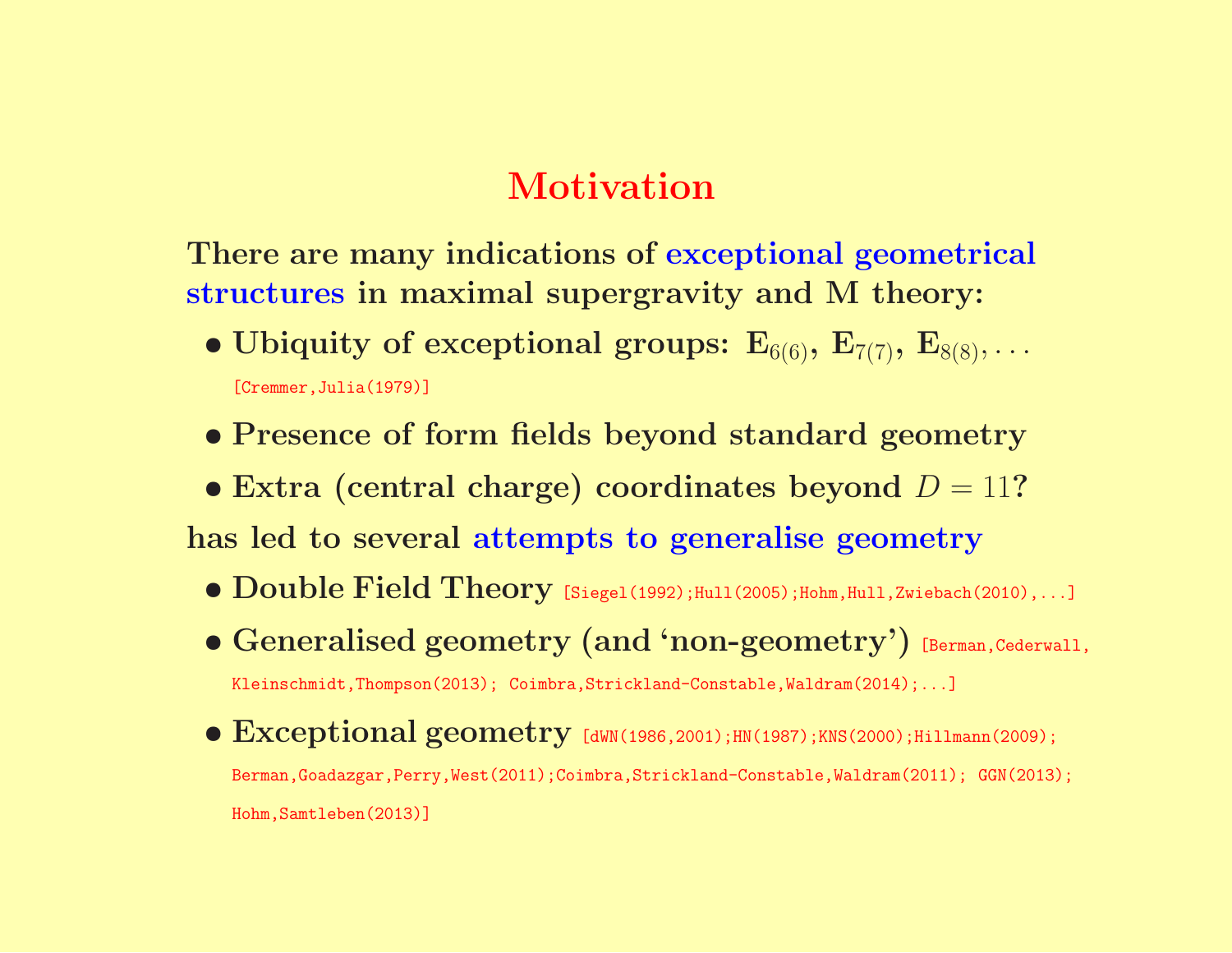### Generalised Geometry

Idea: 'lift' exceptional structures found in lower dimensions back up to  $D = 11$  (or  $D = 10$ ).

- $\bullet$  Extend tangent space in accordance with R symmetries [dWN(1986);HN(1987)]
- $\bullet\text{ Extend tangent space to include }p\text{-forms }\text{[Hitchin (2003);Gualtieri (2004)]}$
- $\bullet$  Include windings of  $\rm M2, M5,$  and  $\rm KK$  branes [Hull(2007);Pacheco,Waldram(2008)]
- Extra (central charge) coordinates [...,Siegel(1993);dWN(2001);West(2003);Hillmann(2009);Berman,Perry(2011)]

Exceptional duality symmetries necessitate new geometric structures (vielbeine, connections,...) and (perhaps) extra dimensions beyond  $D=11\,\rightarrow\,$  two options:

- $\bullet \ Postulate \ {\rm new \ structures} \ \textit{ad} \ \textit{hoc} \ (\text{`top-down \ approach'}).$
- *Derive* them by re-writing original theory ('bottom-up').
- In either case must ascertain full consistency, either intrinsically or by comparison with original theory.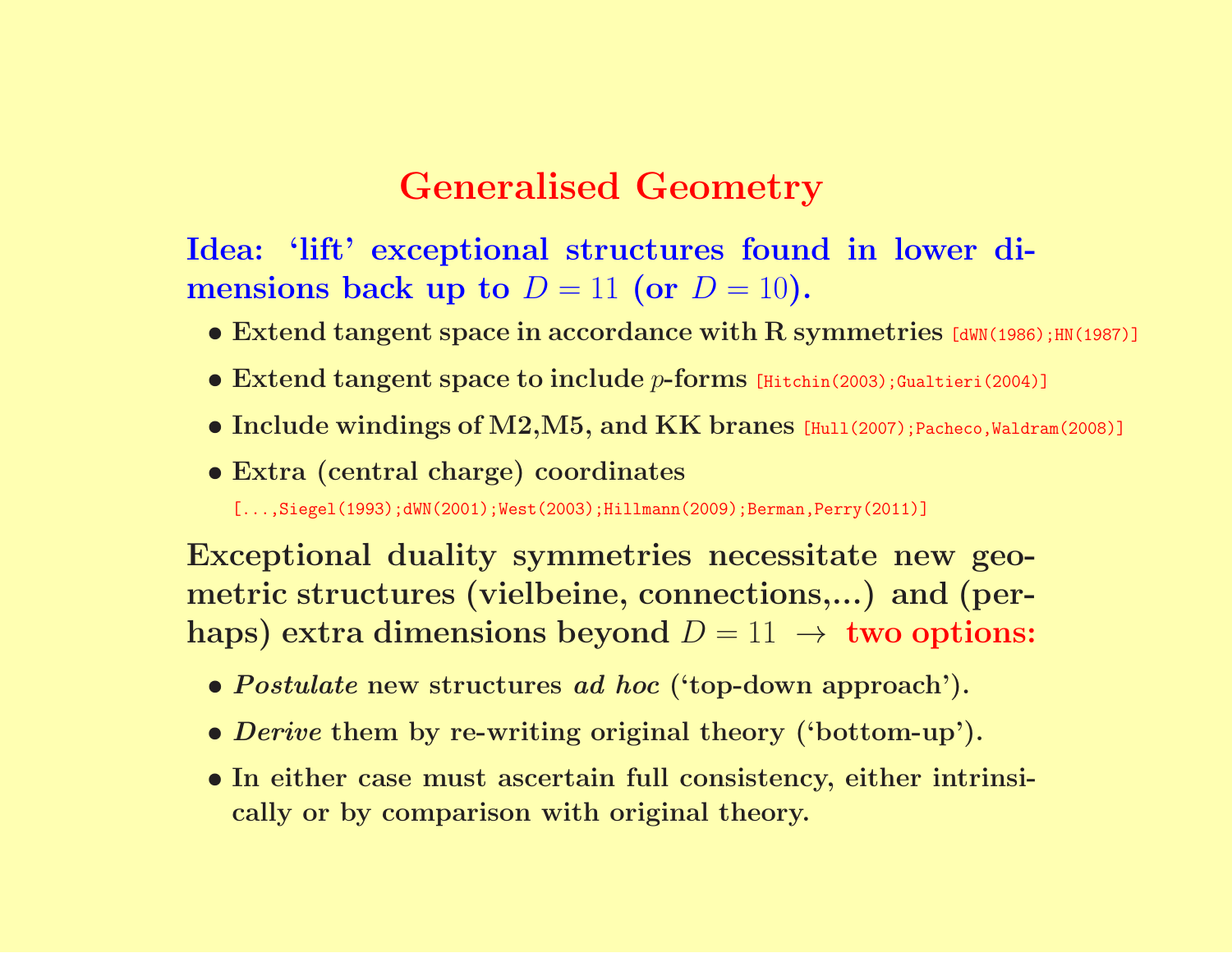#### Cartan's Theorem (1909)

states that the most general algebra of vector fields on a manifold consists (essentially) of the following three: diffeomeorphisms, volume preserving diffeomorphisms, or symplectomor<sup>p</sup>hisms. Or: there are no exceptional algebras of vector fields! Thus, if a generalised vielbein  $\mathcal{V}^{\mathcal{M}}$  $_{\mathcal{A}}$  transforms according to

$$
\mathcal{V}^{\mathcal{M}}{}_{\mathcal{A}}(y) \ \to \ \mathcal{V}^{\mathcal{M}}{}_{\mathcal{A}}(y^{\prime}) \ = \ \frac{\partial y^{\prime \mathcal{M}}}{\partial y^{\mathcal{N}}} \mathcal{V}^{\mathcal{N}}{}_{\mathcal{A}}(y)
$$

we can never arrange things such that

$$
\frac{\partial y'^{\mathcal{M}}(y)}{\partial y^{\mathcal{N}}} \in \mathcal{E}_{7(7)} \subset \text{GL}(56, \mathbb{R}) \qquad \text{for all } y
$$

 $\Rightarrow$  extra coordinates are not for real!

as was to be expected since there appear to exist no consistent supergravity theories beyond  $D = 11$ dimensions (at least, no one has found any so far...)!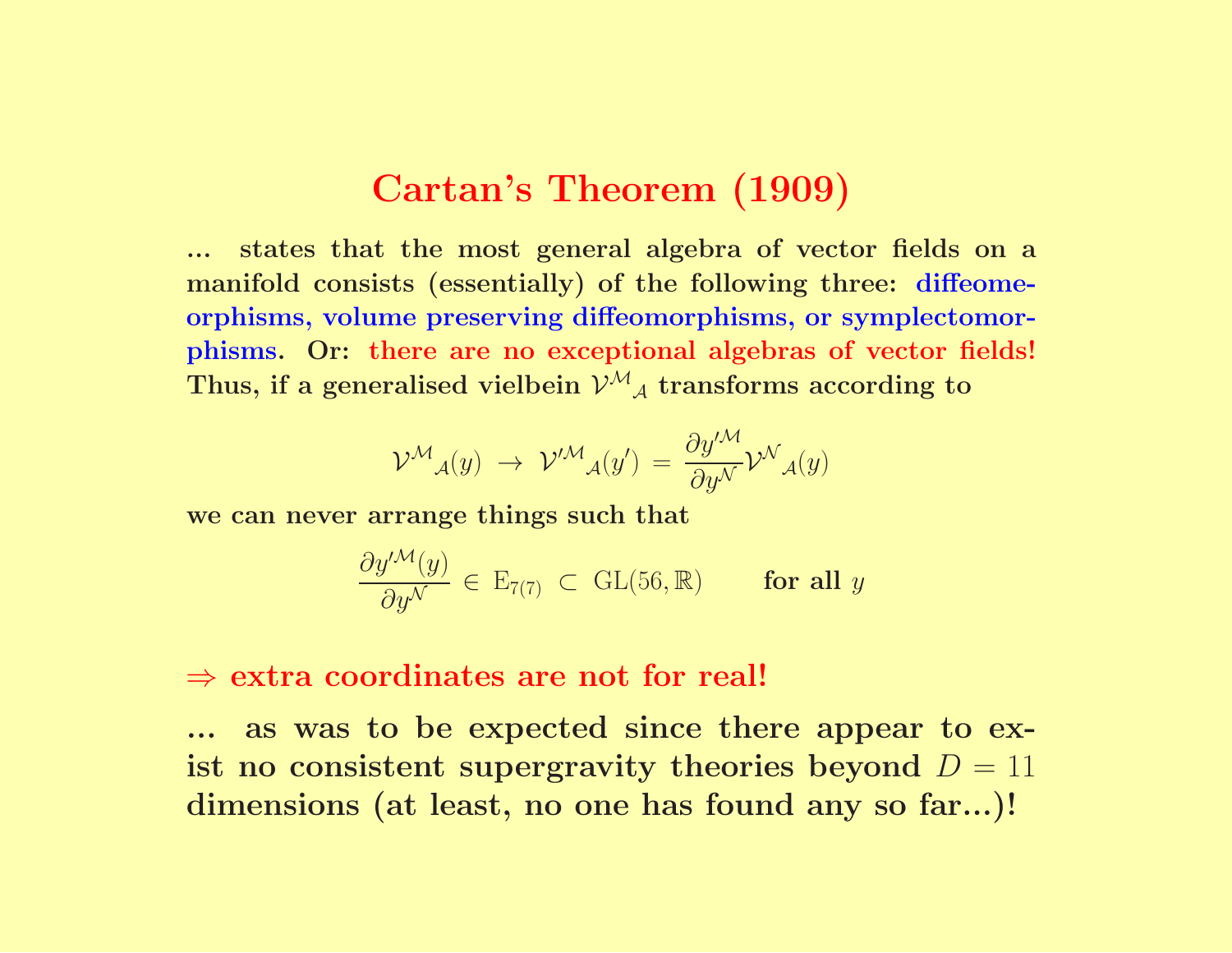### More Motivation

What is to be gained from re-writing a known theory  $(D = 11$  supergravity  $[CS(1978)]$  into a form that is (or is not??) on-shell equivalent to the original theory?

- Derivation of non-linear Kaluza-Klein ansätze
	- **Consistency of**  $S^7$  **compactification** [dWN(1987), Pilch, HN(2012), GGN(2013)]
	- $-$  Scherk-Schwarz compactifications [Samtleben(2008);GGN(2013)]
- Understanding origin of embedding tensor from higher dimensions and compactification.
- $\bullet$  ... and perhaps:  $\mathit{new}$  maximal supergravities? [Dall'Agata, Inverso, Trigiante(2012);dWN(2013)]

Also, crucial new insights for (a long term project!)

 $\bullet$  Infinite dimensional extensions:  $\text{E}_{10}$  [Julia(1983);DHN(2002),...] or  $E_{11}$  [West(2001)] and emergent space-time?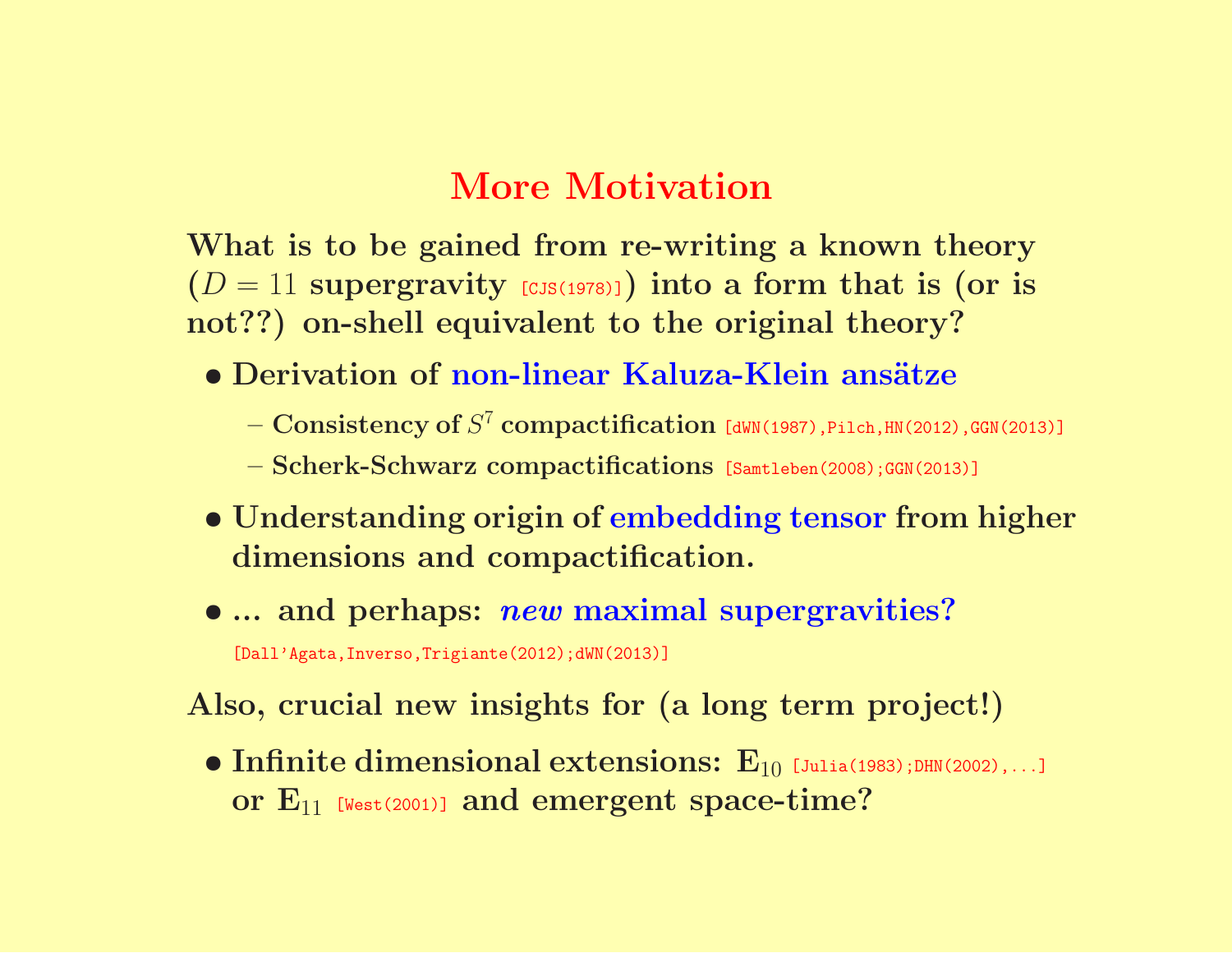## Reminder:  $E_{7(7)}$  from dimensional reduction

 ${\bf Starting\ from\ \ }D\,=\,11\ \ {\bf supergravity\ \ }$  [Cremmer, Julia, Scherk (1978)]<br>Split coordinates as  $z^M = (x^\mu \ \ y^m)$  and perform  $A$  |  $7$  split split coordinates as  $z^M = (x^{\mu}, y^{\mu})$  and perform 4+7 split of bosonic fields  $G_{MN}$  and  $A_{MNP}$ :

 $G_{MN}: \quad G_{mn}(28)\oplus G_{m\mu}(7)\oplus G_{\mu\nu}(1)$ 

 $A_{MNP}$  :  $A_{mnp}(35) \oplus A_{\mu mn}(21) \oplus A_{\mu\nu m}(7) \oplus A_{\mu\nu\rho}(1)$ 

To get proper count of scalar degrees of freedom  $\rightarrow$  dualize seven 2 form fields  $A$  $\bf{dualize\,\, seven\,\, 2-form\,\, fields\,\, }A_{\mu\nu m}$  [Cremmer,Julia (1979)]

$$
28 + 35 + 7 = 70 \rightarrow \mathcal{V}(x) \in E_{7(7)}/SU(8)
$$

Key Question: is this structure peculiar to torus reduction, or can it be lifted back up to  $D = 11$ ?

And: is there a way to reformulate  $D = 11$  (or IIA, IIB,...) supergravity that makes these hidden symme $tries$   $manifest?$   $\mapsto$  B.deWit and HN, NPB274(1986)363; HN, PLB187(1987)316]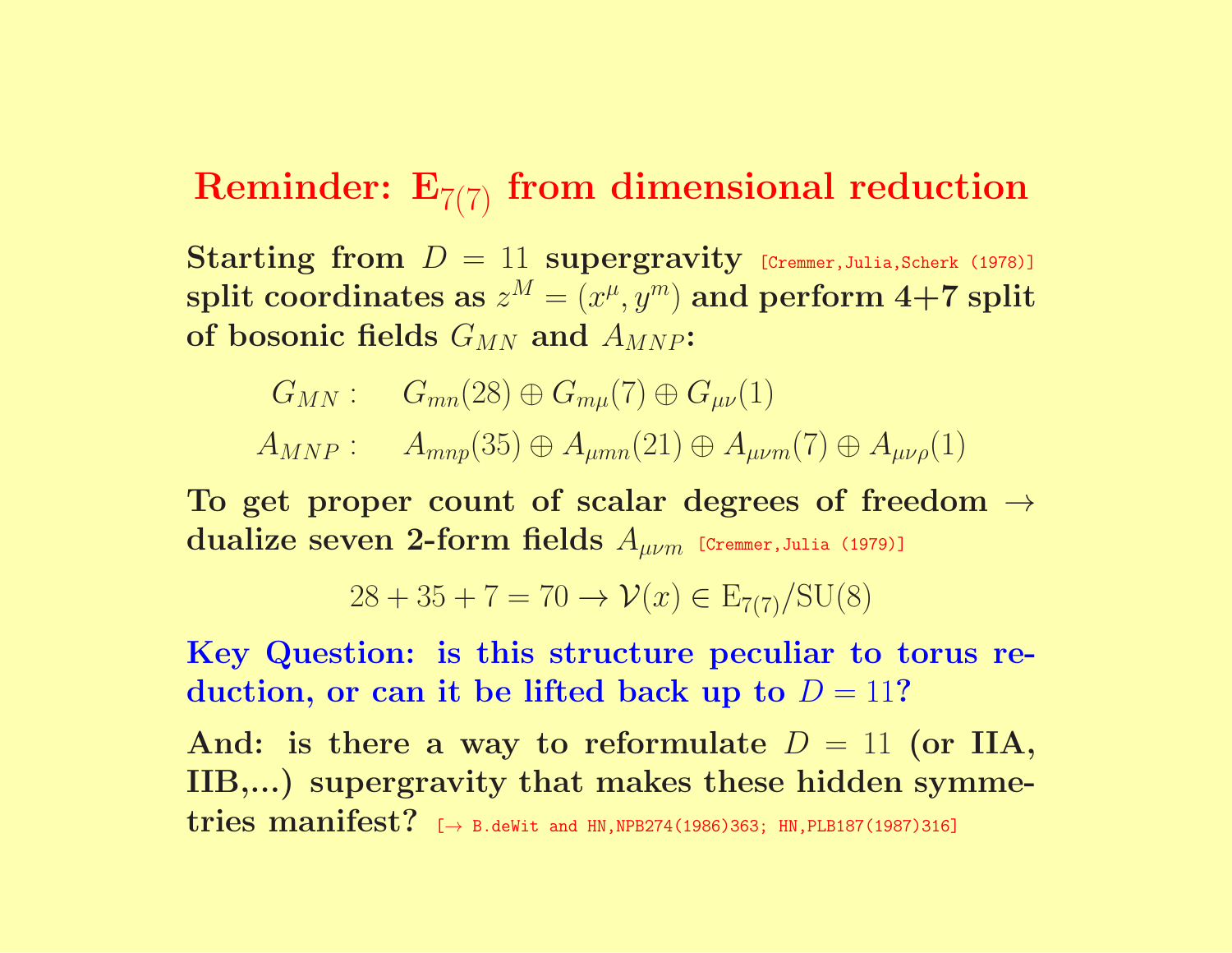## Dualities in eleven dimensions 3-form/6-form duality

$$
F_{M_1\cdots M_7} = 7! D_{[M_1} A_{M_2\cdots M_7]} + 7! \frac{\sqrt{2}}{2} A_{[M_1M_2M_3} D_{M_4} A_{M_5M_6M_7]}
$$

$$
- \frac{\sqrt{2}}{192} i\epsilon_{M_1\cdots M_{11}} \left( \overline{\Psi}_R \tilde{\Gamma}^{M_8\cdots M_{11}RS} \Psi_S + 12 \overline{\Psi}^{M_8} \tilde{\Gamma}^{M_9M_{10}} \Psi^{M_{11}} \right)
$$

defines dual 6-form  $A^{(6)} \equiv A_{MNPQRS}$ , with

$$
\delta A_{MNPQRS} = -\frac{3}{6!\sqrt{2}} \bar{\varepsilon} \Gamma_{MNPQR} \Psi_{S]} + \frac{1}{8} \bar{\varepsilon} \Gamma_{[MN} \Psi_{P} A_{QRS]}
$$

Relations are valid on-shell and at full non-linear level.

By contrast, dualisation of gravity works only at linear level, and without matter sources:

$$
G_{MN} = \eta_{MN} + h_{MN} : \quad h_{MN} \longleftrightarrow h_{M_1\cdots M_8|N}
$$

 In particular, 'dual supergravity' does not even exist at linear level. [Bergshoeff,deRoo,Kerstan,Kleinschmidt,Riccioni(2008)]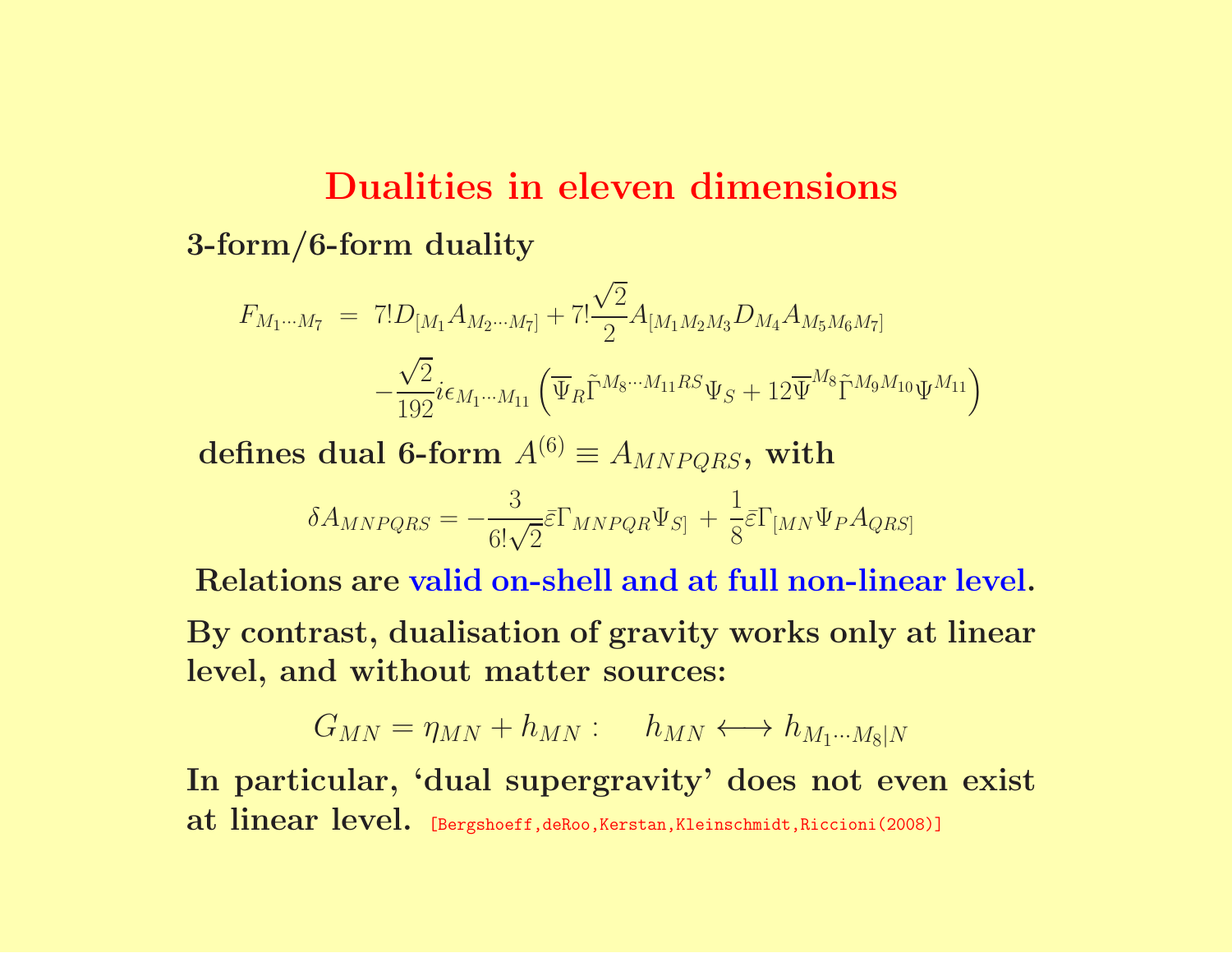Existing no go theorems suggest that  $D = 11$  Lorentz<br>covariance must be abandoned if interactions are to be covariance must be abandoned if interactions are to be included consistently! [Bekaert, Boulanger, Henneaux(2003)]

# $\Rightarrow$  more 4+7 decompositions:

 $A_{MNPQRS}: A_{mnpqrs}(7) \oplus A_{\mu mnpqr}(21) \oplus A_{\mu\nu mnpq}(35) \oplus A_{\mu\nu\rho mnp}(35) \oplus \cdots$  $h_{M_1\cdots M_8|N}: \quad \emptyset \oplus h_{\mu mnpqrst|u}(7) \oplus h_{\mu \nu mnpqrs|t}(49) \oplus h_{\mu \nu \rho mnpqrls}(147) \oplus \cdots$ 

Now we see that also fields other than scalars can be re-packaged into  $\mathrm{E}_{7(7)}$  multiplets in eleven dimensions:

 $\textbf{Vectors}: \quad 7 \oplus 21 \oplus \bar{21} \oplus \bar{7} = \textbf{56} \qquad \textbf{(electromagnetic duality)}$  $\textbf{2-forms}: \quad 7 \oplus 35 \oplus 49 \oplus \cdots = \textbf{133} \qquad \quad \textnormal{(E}_{7(7)} \text{ Noether current)}$  $\textbf{3-forms}: \quad 1 \oplus 35 \oplus 147 \oplus \cdots = \textbf{912} \qquad \quad \textbf{(embedding tensor)}$ 

 $\rightarrow$  Beyond kinematics main challenge is to show that full  $D = 11$ theory (supersymmetry variations and field equations) can <sup>b</sup> e ${\rm rewritten \ in \ an \ } {\rm E}_{7(7)}{\times} {\rm SU}(8) \ {\rm covariant \ way!}$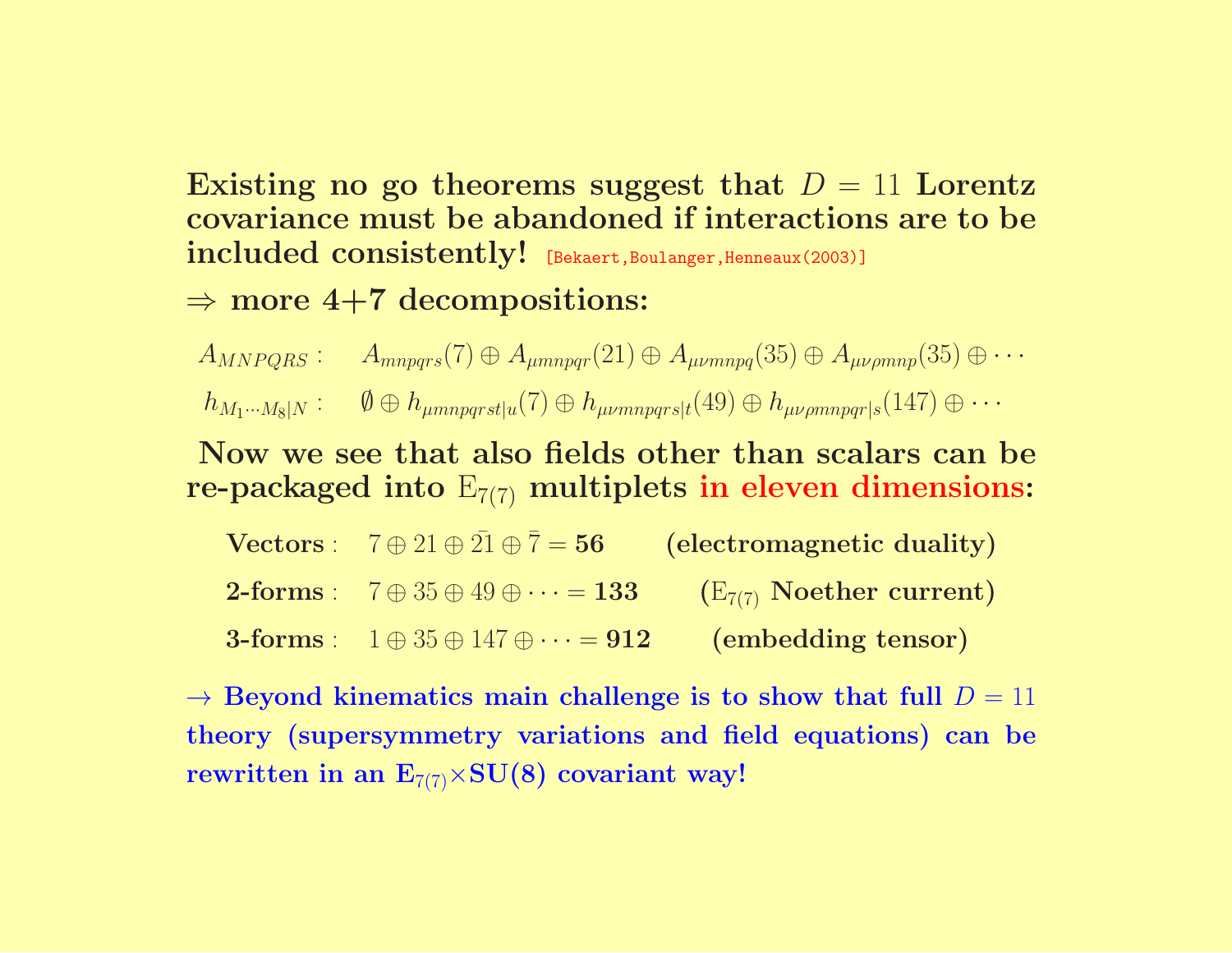#### NPB274(1986)363 in short

4+7 decomposition of elfbein (in triangular gauge)

$$
E_M{}^A(x,y) = \begin{pmatrix} \Delta^{-1/2} e'_{\mu}{}^{\alpha} & B_{\mu}{}^{m} e_m{}^a \\ 0 & e_m{}^a \end{pmatrix} , \qquad \Delta \equiv \det e_m{}^a
$$

 $\textbf{Similar redefinitions of fermions} \, \rightarrow \, \textbf{chiral SU(8)}$ 

 $\varphi'_\mu = \Delta^{-1/4} (i\gamma_5)^{-1/2} e'_\mu{}^\alpha (\Psi_\alpha - \frac{1}{2} \gamma_5 \gamma_\alpha \Gamma^a \Psi_a)$ ,  $\varphi_\mu$  $^A$  or  $\varphi_{\mu A}\equiv\frac{1}{2}(1\pm\gamma_5)\,\varphi'_{\mu A}$  $\chi'_{ABC} = \frac{3}{4} \sqrt{2} i \Delta^{-1/4} (i \gamma_5)^{-1/2} \Psi_{a[A} \Gamma^a_{BC]}$ ,  $\chi^{ABC}$  or  $\chi_{ABC} \equiv (1 \pm \gamma_5) \chi'_{ABC}$  $ightharpoonup$   $\delta B$  $\mu$  $\,m$  $m = \frac{\sqrt{2}}{2}$  8 $e^m_{\ \prime}$  $\stackrel{m}{AB} \Big[$  $2\sqrt{2}\overline{\varepsilon}^{A}$  $^{A}\varphi_{\mu}^{B}$  $\left[ \frac{B}{\mu}+\overline{\varepsilon}_{C}\gamma_{\mu}^{\prime}\chi^{ABC}\right] \, +\, {\rm h.c.}$ |<br>|<br>|

with generalised vielbein  $\equiv$  GV

$$
e_{AB}^m = i\Delta^{-1/2}(\Phi^T \Gamma^m \Phi)_{AB} , \quad \Phi(x, y) \in \text{SU(8)}
$$

whence  $e^m_{\ \scriptscriptstyle A}$ AB $\mathcal{B}_B$  becomes an  $\mathrm{SU}(8)$  tensor! **Tangent space symmetry:**  $SO(1,10) \rightarrow SO(1,3) \times SU(8)$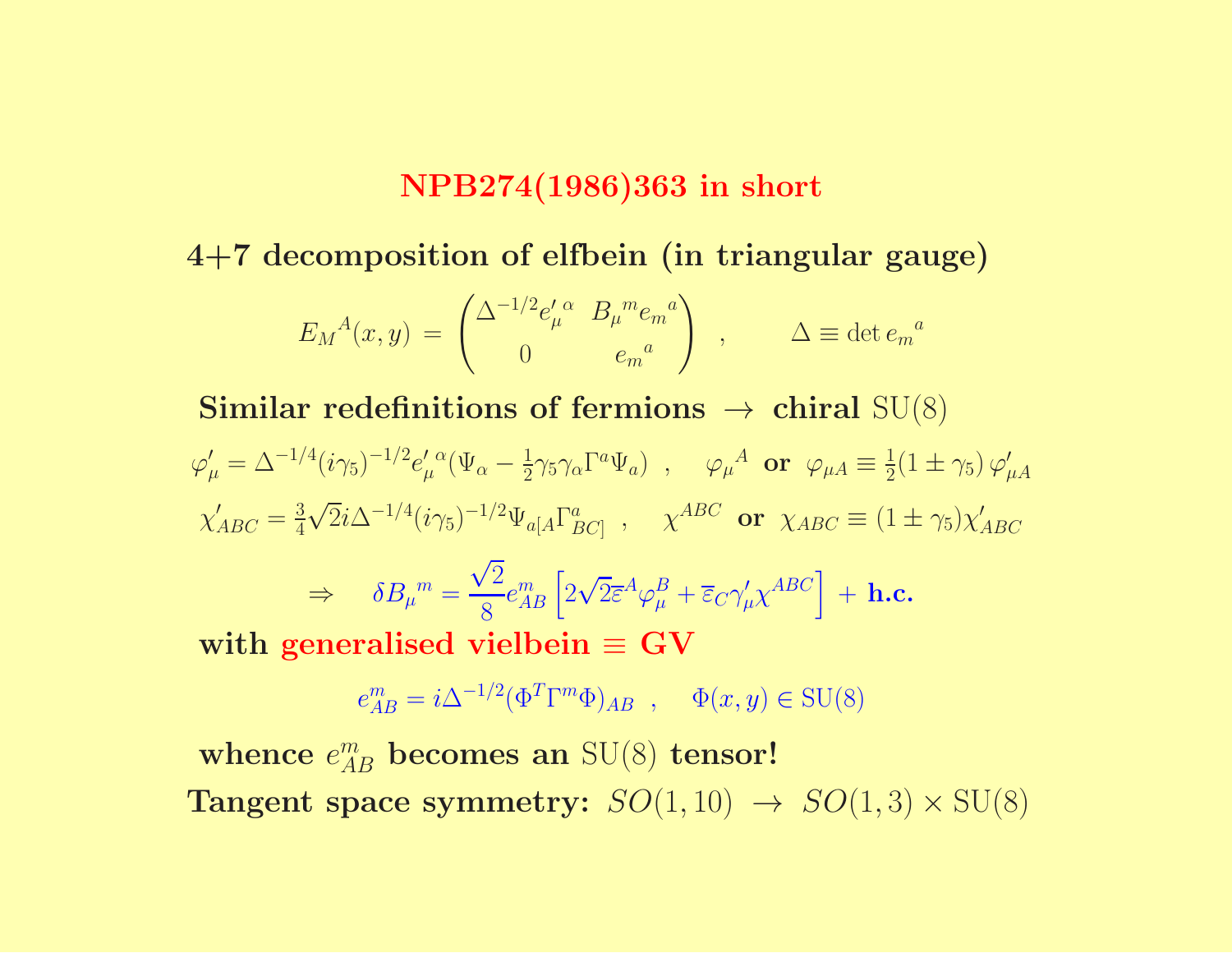Generalization to remaining  $21 + 21 + 7 = 49$  vectors: [dWN, GGN(2013)]

$$
\mathcal{B}_{\mu}^{m} = -\frac{1}{2} B_{\mu}^{m}, \qquad \mathcal{B}_{\mu m n} = -3\sqrt{2} \left( A_{\mu m n} - B_{\mu}^{p} A_{\rho m n} \right),
$$
  
\n
$$
\mathcal{B}_{\mu}^{mn} = -3\sqrt{2} \eta^{m n p_1 ... p_5} \left( A_{\mu p_1 ... p_5} - B_{\mu}^{q} A_{q p_1 ... p_5} - \frac{\sqrt{2}}{4} \left( A_{\mu p_1 p_2} - B_{\mu}^{q} A_{q p_1 p_2} \right) A_{p_3 p_4 p_5} \right)
$$
  
\n
$$
\mathcal{B}_{\mu m} = -18 \eta^{n_1 ... n_7} \left( A_{\mu n_1 ... n_7, m} + (3\tilde{c} - 1) \left( A_{\mu n_1 ... n_5} - B_{\mu}^{p} A_{p n_1 ... n_5} \right) A_{n_6 n_7 m} \right)
$$

$$
+\tilde{c}A_{n_1...n_6}\left(A_{\mu n_7 m}-B_{\mu}{}^pA_{p n_7 m}\right)+\frac{\sqrt{2}}{12}\left(A_{\mu n_1 n_2}-B_{\mu}{}^pA_{p n_1 n_2}\right)A_{n_3 n_4 n_5}A_{n_6 n_7 m}\Bigg)
$$

where  $\mathcal{B}_{\mu m} = \mathrm{dual}$  (magnetic) graviphoton. Requiring

$$
\delta B_{\mu\,mn} = \frac{\sqrt{2}}{8} e_{mn\,AB} \left[ 2\sqrt{2} \overline{\epsilon}^A \varphi^B_\mu + \overline{\epsilon}_C \gamma'_\mu \chi^{ABC} \right] + \mathbf{h.c.}
$$

leads to more generalised vielbein components  $\Rightarrow$  extend  $e^m_A$  $\frac{m}{AB}$  to full 56-plet  $(e^m_A\,$  $\mathcal{L}_{AB}^m, e_{mnAB}, e_{AB}^{mn}, e_{mAB}) \equiv \mathbf{56}\text{-}\mathbf{bein}\ \mathbf{in}\ \mathbf{eheven}\ \mathbf{dimensions!}.$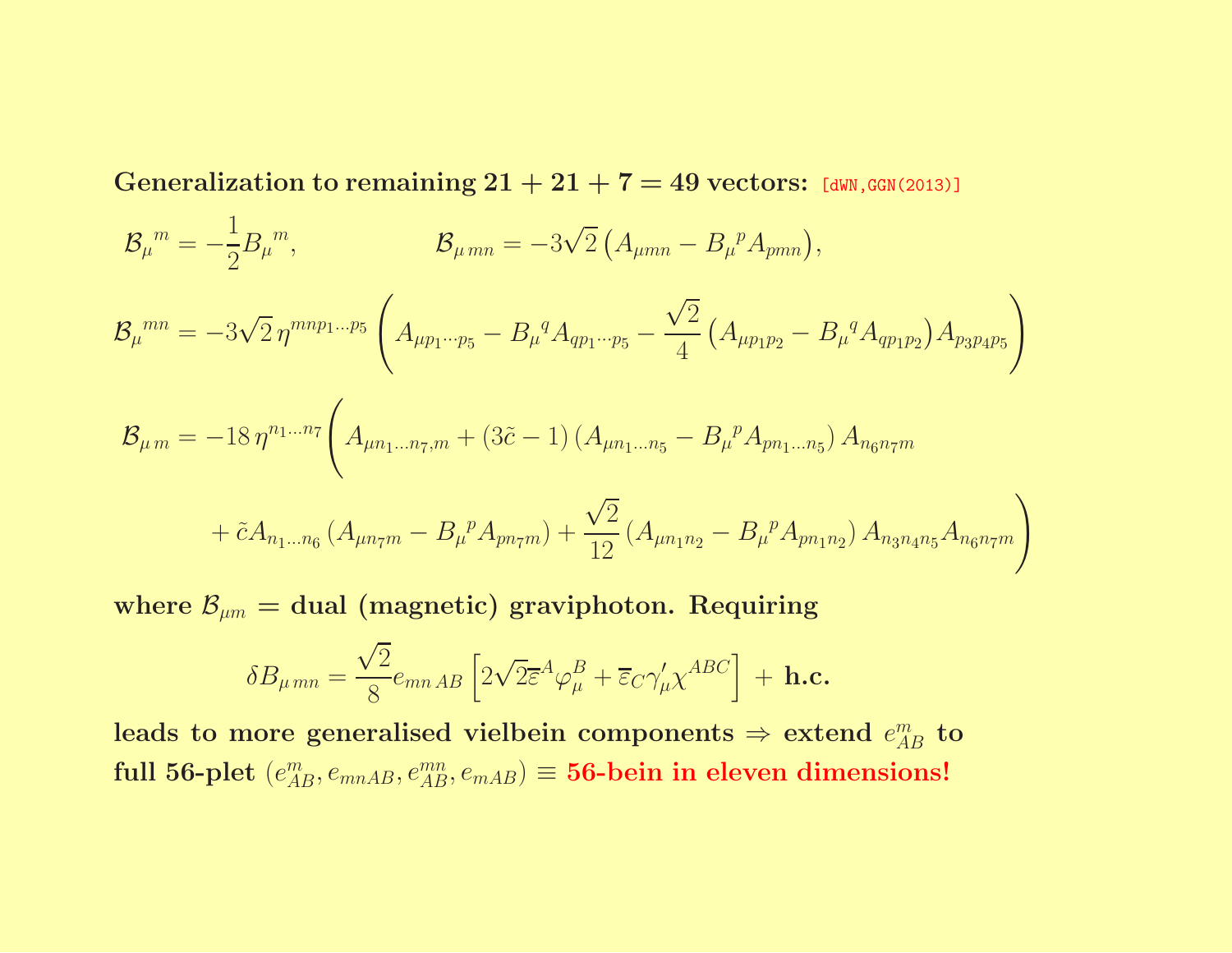## 56-bein in eleven dimensions

$$
\mathcal{V}^{m}_{AB} = \frac{\sqrt{2}i}{8} e^{m}_{AB} = -\frac{\sqrt{2}}{8} \Delta^{-1/2} \Gamma^{m}_{AB} \equiv \mathcal{V}^{m8}_{AB} \equiv -\mathcal{V}^{8m}_{AB},
$$
  
\n
$$
\mathcal{V}_{mnAB} = -\frac{\sqrt{2}}{8} \Delta^{-1/2} \left( \Gamma_{mnAB} + 6\sqrt{2} A_{mnp} \Gamma^{p}_{AB} \right),
$$
  
\n
$$
\mathcal{V}^{mn}_{AB} = -\frac{\sqrt{2}}{8} \cdot \frac{1}{5!} \eta^{mnp_1 \cdots p_5} \Delta^{-1/2} \left[ \Gamma_{p_1 \cdots p_5AB} + 60\sqrt{2} A_{p_1 p_2 p_3} \Gamma_{p_4 p_5AB} \right.
$$
  
\n
$$
-6! \sqrt{2} \left( A_{qp_1 \cdots p_5} - \frac{\sqrt{2}}{4} A_{qp_1 p_2} A_{p_3 p_4 p_5} \right) \Gamma^{q}_{AB} \right],
$$
  
\n
$$
\mathcal{V}_{mAB} = -\frac{\sqrt{2}}{8} \cdot \frac{1}{7!} \eta^{p_1 \cdots p_7} \Delta^{-1/2} \left[ (\Gamma_{p_1 \cdots p_7} \Gamma_{m})_{AB} + 126\sqrt{2} A_{mp_1 p_2} \Gamma_{p_3 \cdots p_7 AB} + 3\sqrt{2} \times 7! \left( A_{mp_1 \cdots p_5} + \frac{\sqrt{2}}{4} A_{mp_1 p_2} A_{p_3 p_4 p_5} \right) \Gamma_{p_6 p_7 AB} + \frac{9!}{2} \left( A_{mp_1 \cdots p_5} + \frac{\sqrt{2}}{12} A_{mp_1 p_2} A_{p_3 p_4 p_5} \right) A_{p_6 p_7 q} \Gamma^{q}_{AB} \right]
$$

┚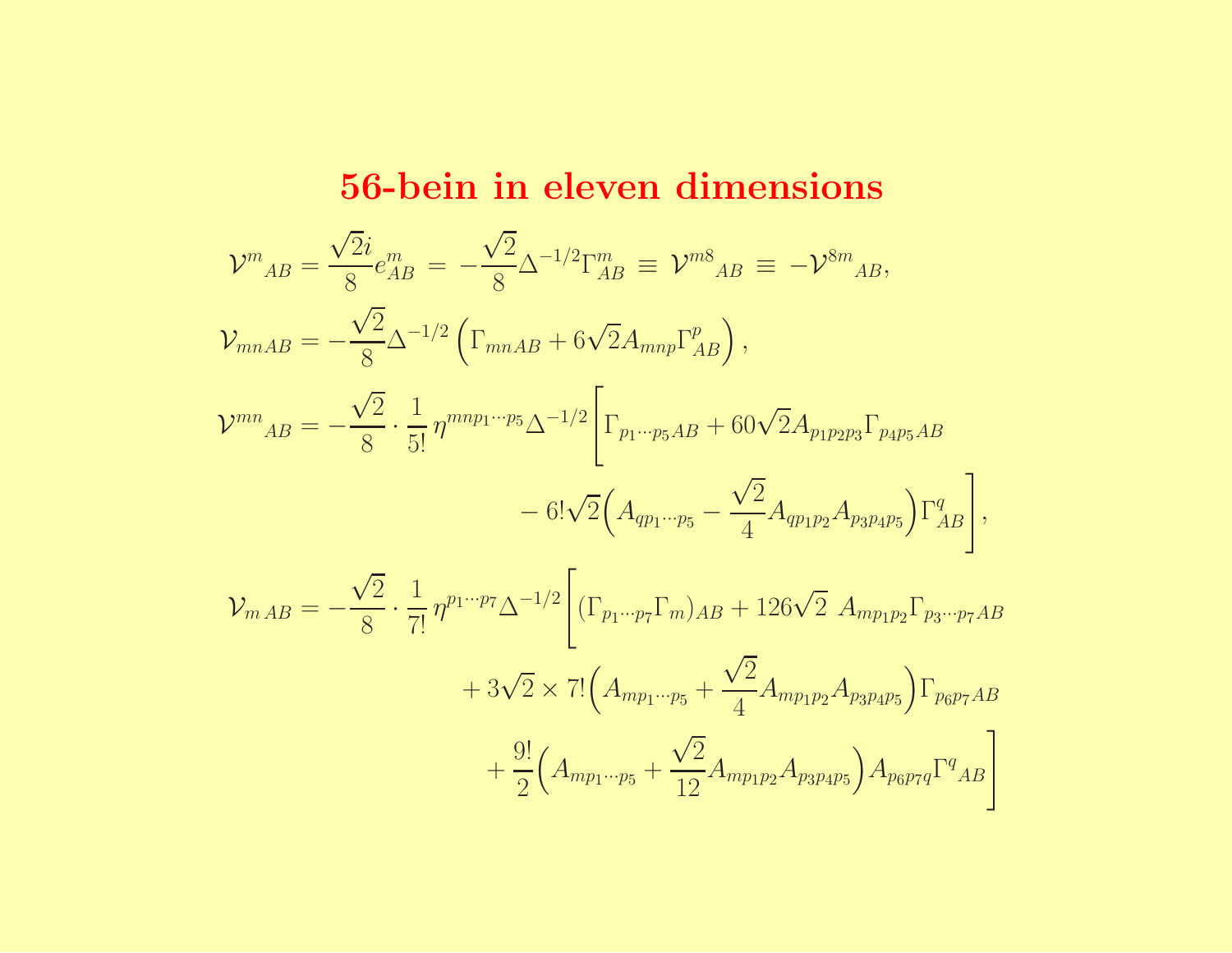$V(e, A^{(3)}, A^{(6)})$  has all the requisite properties of an  $E_{7(7)}$  matrix:

$$
\mathcal{V}_{MN}{}^{AB} \equiv (\mathcal{V}_{MN\ AB})^* \ , \quad \mathcal{V}^{MNAB} \equiv (\mathcal{V}^{MN}{}_{AB})^*
$$

where we have combined the  $GL(7)$  indices into  $SL(8)$  indices

$$
\mathcal{V}_{MN} \equiv (\mathcal{V}_{mn}, \mathcal{V}_{m8}) \ , \quad \mathcal{V}^{MN} \equiv (\mathcal{V}^{mn}, \mathcal{V}^{m8})
$$

With proper  $\mathrm{E}_{7(7)}$  indices  $\mathcal{M}, \mathcal{N}, \dots$  in  ${\bf 56}$  representation

$$
\mathcal{V}_{\mathcal{M}} \equiv \begin{pmatrix} \mathcal{V}_{\text{MN}}, \mathcal{V}^{\text{MN}} \end{pmatrix} \,, \quad \mathcal{V}^{\mathcal{M}} = \Omega^{\mathcal{M} \mathcal{N}} \mathcal{V}_{\mathcal{N}} \equiv \begin{pmatrix} \mathcal{V}^{\text{MN}}, -\mathcal{V}_{\text{MN}} \end{pmatrix}
$$

and symplectic form  $\Omega^{\mathcal{M} \mathcal{N}}$ 

$$
\mathcal{V}_{\mathcal{M}}{}^{AB}\mathcal{V}_{\mathcal{N}\,AB} - \mathcal{V}_{\mathcal{M}\,AB}\mathcal{V}_{\mathcal{N}}{}^{AB} = i \Omega_{\mathcal{M}\mathcal{N}},
$$
  
\n
$$
\Omega^{\mathcal{M}\mathcal{N}}\mathcal{V}_{\mathcal{M}}{}^{AB}\mathcal{V}_{\mathcal{N}\,CD} = i \,\delta_{CD}^{AB},
$$
  
\n
$$
\Omega^{\mathcal{M}\mathcal{N}}\mathcal{V}_{\mathcal{M}}{}^{AB}\mathcal{V}_{\mathcal{N}}{}^{CD} = 0 \Rightarrow \in Sp(56, \mathbb{R})
$$

(for  $\mathbf{E}_{7(7)}$  have to work a little harder...)

 $\Rightarrow$   $\textbf{E}_{7(7)}$  covariant form of vector transformation in  $D=11$ :

$$
\delta \mathcal{B}^{\mathcal{M}}_{\mu} = i \mathcal{V}^{\mathcal{M}}{}_{AB} \left( \bar{\varepsilon}_{C} \gamma_{\mu} \chi^{ABC} + 2 \sqrt{2} \bar{\varepsilon}^{A} \psi^{B}_{\mu} \right) + \text{h.c.}
$$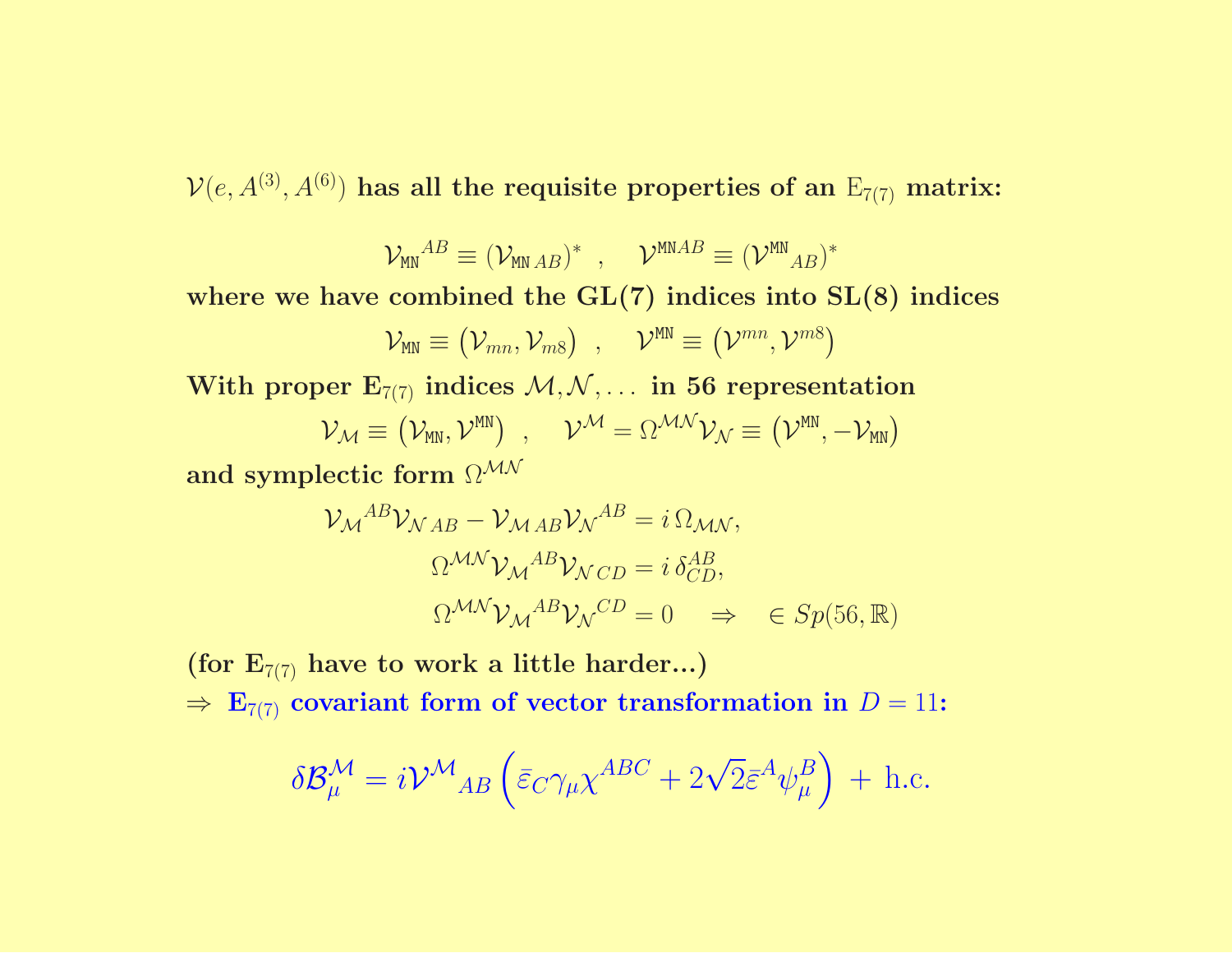#### Extending genera<sup>l</sup> covariance

Standard behaviour under internal diffeomorphisms  $\xi^m$  $^m=\xi^m(x,y)$ :

$$
\delta \mathcal{V}^{m}{}_{AB} = \xi^{p} \partial_{p} \mathcal{V}^{m}{}_{AB} - \partial_{p} \xi^{m} \mathcal{V}^{p}{}_{AB} - \frac{1}{2} \partial_{p} \xi^{p} \mathcal{V}^{m}{}_{AB}
$$
  
\n
$$
\delta \mathcal{V}{}_{mn}{}_{AB} = \xi^{p} \partial_{p} \mathcal{V}{}_{mn}{}_{AB} - 2 \partial_{[m} \xi^{p} \mathcal{V}{}_{n]p}{}_{AB} - \frac{1}{2} \partial_{p} \xi^{p} \mathcal{V}{}_{mn}{}_{AB}
$$
  
\n
$$
\delta \mathcal{V}{}^{mn}{}_{AB} = \xi^{p} \partial_{p} \mathcal{V}{}^{mn}{}_{AB} + 2 \partial_{p} \xi^{[m} \mathcal{V}{}^{n]p}{}_{AB} + \frac{1}{2} \partial_{p} \xi^{p} \mathcal{V}{}^{mn}{}_{AB}
$$
  
\n
$$
\delta \mathcal{V}{}_{m}{}_{AB} = \xi^{p} \partial_{p} \mathcal{V}{}_{m}{}_{AB} + \partial_{m} \xi^{p} \mathcal{V}{}_{p}{}_{AB} + \frac{1}{2} \partial_{p} \xi^{p} \mathcal{V}{}_{m}{}_{AB}
$$

Due to its explicit dependence on  $A^{(3)}$  and  $A^{(6)}$   ${\cal V}$  also transforms under 2-form gauge transformations with parameter  $\xi_{mn}(x,y)$ :

$$
\delta A_{mnp} = 3! \, \partial_{[m} \xi_{np]} \quad , \quad \delta A_{mnpqrs} = 3\sqrt{2} \, \partial_{[m} \xi_{np} A_{qrs]} \quad \Rightarrow
$$

$$
\delta \mathcal{V}^m{}_{AB} = 0, \qquad \delta \mathcal{V}_{mn}{}_{AB} = 36\sqrt{2} \,\partial_{[m}\xi_{np]} \mathcal{V}^p{}_{AB},
$$

$$
\delta \mathcal{V}^{mn}{}_{AB} = 3\sqrt{2} \,\eta^{mnpqrst} \partial_p \xi_{qr} \mathcal{V}_{st\,AB}, \qquad \delta \mathcal{V}_{m\,AB} = 18\sqrt{2} \,\partial_{[m}\xi_{np]} \mathcal{V}^{np}{}_{AB}
$$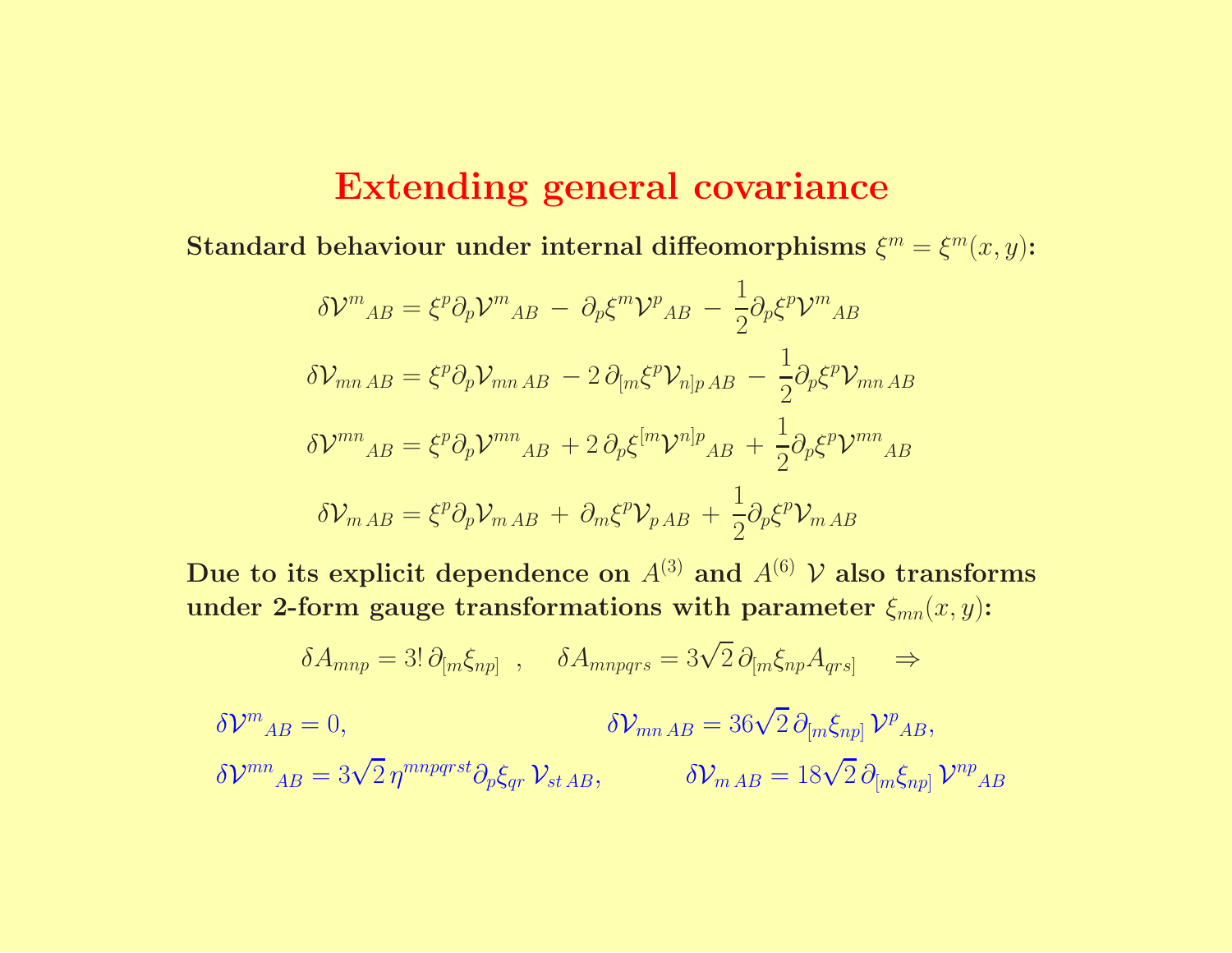Idem for 5-form gauge transformations

$$
\delta A_{mnp} = 0 \ , \quad \delta A_{mnpqrs} = 6! \partial_{[m} \xi_{npqrs]} \Rightarrow
$$
  

$$
\delta \mathcal{V}^m_{AB} = \delta \mathcal{V}_{mnAB} = 0, \qquad \delta \mathcal{V}^{mn}_{AB} = 6 \cdot 6! \sqrt{2} \eta^{mnp_1 \cdots p_5} \partial_{[q} \xi_{p_1 \cdots p_5]} \mathcal{V}^q_{AB},
$$
  

$$
\delta \mathcal{V}_{mAB} = 3 \cdot 6! \sqrt{2} \eta^{n_1 \cdots n_7} \partial_{[m} \xi_{n_1 \cdots n_5]} \mathcal{V}_{n_6 n_7 AB}
$$

These formulas can be neatly summarised as

$$
\delta_{\Lambda} \mathcal{V}_{\mathcal{M} AB} = \hat{\mathcal{L}}_{\Lambda} \mathcal{V}_{\mathcal{M} AB}
$$

with  $\Lambda^{\cal M}\,\equiv\, (\xi^m,\xi_{mn},\xi^{mn},\xi_m)$  and generalised Lie derivative:

$$
\hat{\mathcal{L}}_{\Lambda} X_{\mathcal{M}} = \frac{1}{2} \Lambda^{\mathcal{N}} \partial_{\mathcal{N}} X_{\mathcal{M}} + 6(t^{\alpha})_{\mathcal{M}}{}^{\mathcal{N}} (t_{\alpha})_{\mathcal{P}}{}^{\mathcal{Q}} \partial_{\mathcal{Q}} \Lambda^{\mathcal{P}} X_{\mathcal{N}} + \frac{1}{2} w \, \partial_{\mathcal{N}} \Lambda^{\mathcal{N}} X^{\mathcal{M}}
$$

 $\mathcal{L}_\Lambda X_{\mathcal{M}} = \frac{1}{2} \Lambda^N \partial_N X_{\mathcal{M}} + 6(t^\alpha)_{\mathcal{M}}{}^N (t_\alpha)_\mathcal{P}{}^\mathcal{Q} \partial_\mathcal{Q} \Lambda^\mathcal{P} X_{\mathcal{N}} + \frac{1}{2} w \, \partial_N \Lambda^N X^{\mathcal{M}}$ <br>  $\Rightarrow$  unifies internal diffeomorphisms and tensor gauge transformations and suggests extra coordinates:  $4+56$  instead of  $4+7$ ?

But only consistent with Section Constraint:

$$
t_{\alpha}^{\mathcal{M}\mathcal{N}}\partial_{\mathcal{M}}\otimes\partial_{\mathcal{N}} = \Omega^{\mathcal{M}\mathcal{N}}\partial_{\mathcal{M}}\otimes\partial_{\mathcal{N}} = 0 \Leftrightarrow \partial_{\mathcal{M}} = 0 \text{ for } \mathcal{M} \neq m
$$

 [Coimbra,Strickland-Constable,Waldram(2012);Berman,Cederwall,Kleinschmidt,Thompson(2013)]Back to seven (or six) internal coordinates!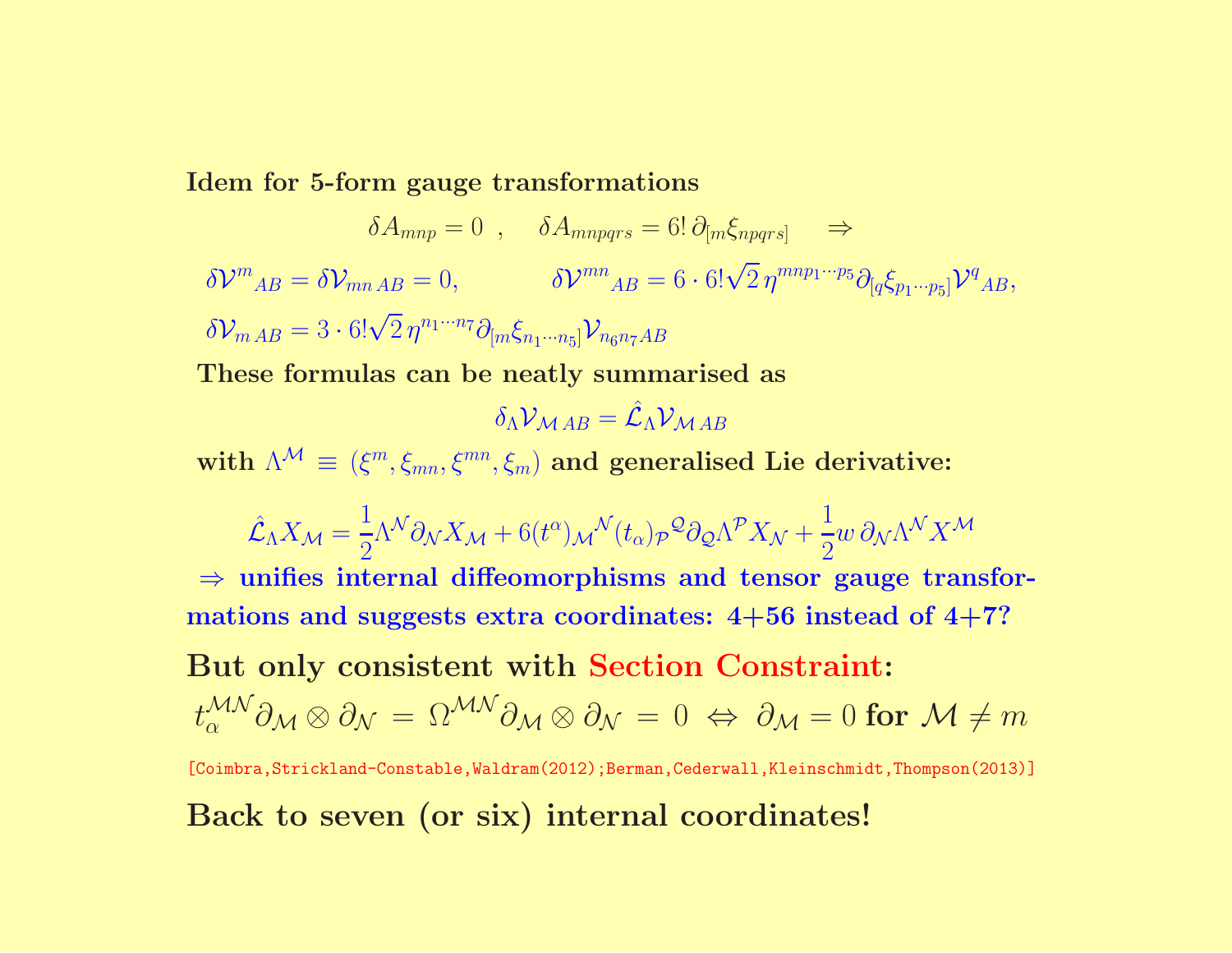#### Generalised Vielbein Postulate <sup>=</sup> GVP

56-bein obeys <sup>a</sup> generalisation of the usual GVP, both for external and internal dimensions. For external dimensions, we have

$$
\partial_{\mu} \mathcal{V}_{\mathcal{M} AB} + 2 \hat{\mathcal{L}}_{\mathcal{B}_{\mu}} \mathcal{V}_{\mathcal{M} AB} + \mathcal{Q}_{\mu}^{C} [\mathcal{A} \mathcal{V}_{\mathcal{M} B}]_{C} = \mathcal{P}_{\mu \, ABCD} \mathcal{V}_{\mathcal{M}}^{CD}
$$

where  $\hat{\mathcal{L}}_\Lambda$  was defined above. To be compared with  $D=4$  relation

$$
\partial_{\mu} \mathcal{V}_{\mathcal{M}ij} - g \mathcal{B}_{\mu}^{\ \mathcal{P}} X_{\mathcal{P}\mathcal{M}}^{\ \mathcal{N}} + \mathcal{Q}_{\mu[i}^{k} \mathcal{V}_{\mathcal{M}j]k} \mathcal{V}_{\mathcal{N}ij} = \mathcal{P}_{\mu ijkl} \mathcal{V}_{\mathcal{M}}^{kl}
$$

where  $X_M$  generate the gauge algebra  $\Rightarrow$  furnishes higher dimensional origin of embodding tonsor  $\bigoplus_{\alpha} \alpha$  via sional origin of embedding tensor  $\Theta_{\mathcal{M}}{}^\alpha$  via

$$
X_{\mathcal{M}\mathcal{N}}{}^{\mathcal{P}} \equiv \Theta_{\mathcal{M}}{}^{\alpha}(t_{\alpha})_{\mathcal{N}}{}^{\mathcal{P}}
$$

This correspondence has been checked for  $S^7$  compactification  $(\hbox{where gauging is purely electric})$  [GGN:1309.0266] and  $\hbox{Scherk-Schwarz}$  $\bf{compactifications}$  [GGN:1312.1061]  $\bf(where\ gauge\ fields\ are\ usually\ both$ electric and magnetic).

 $\rightarrow$  may thus explain new  $SO(8)$  gaugings [Dall'Agata,Inverso,Trigiante, PRL109(2012)201301] via  $\mathbf{U(1)}$  duality rotation in  $D=11!$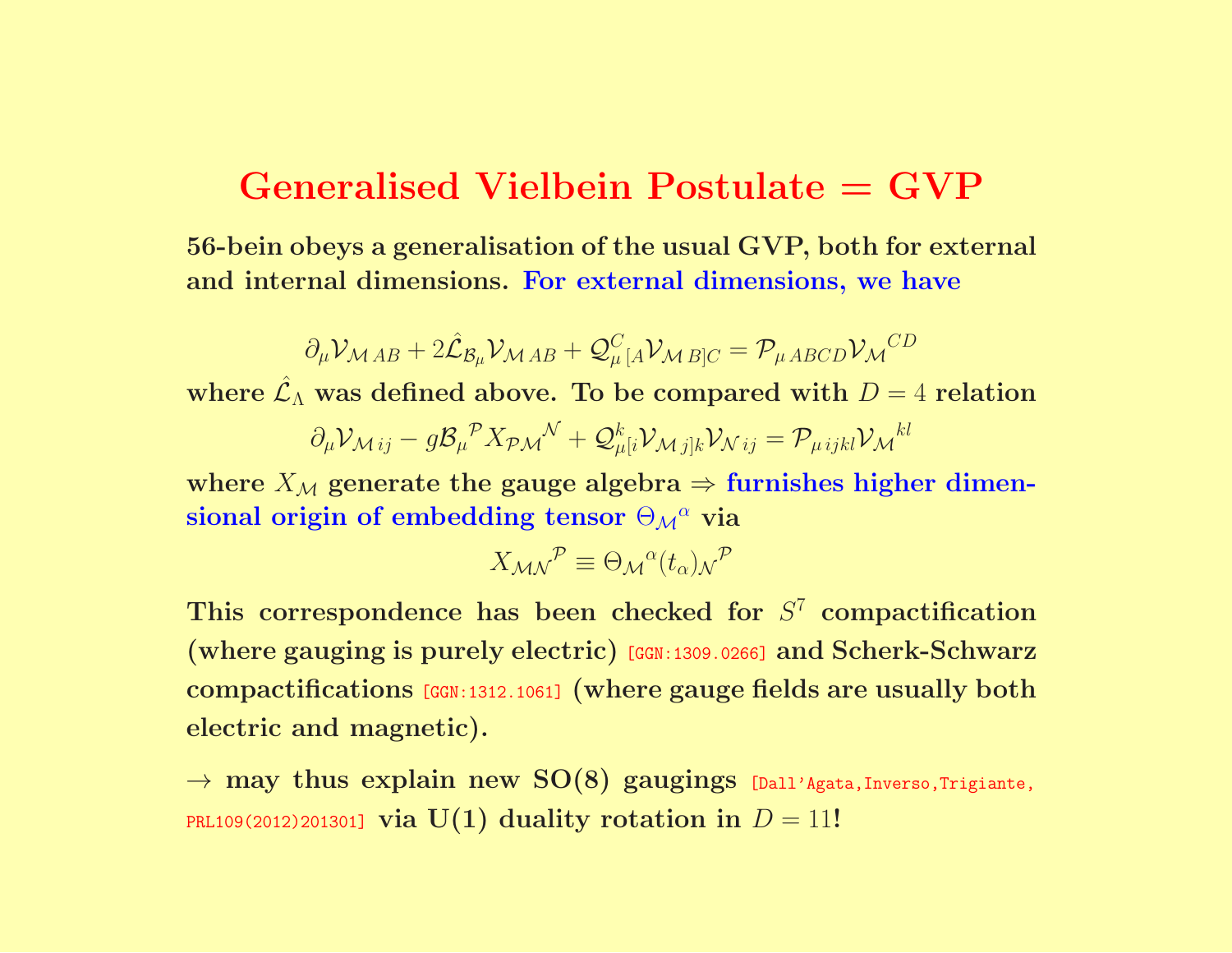# Internal  $\operatorname{GVP}$   $\grave{a}$   $\operatorname{\it la}\nolimits$  dWN and  $\operatorname{GGN}$

 $\partial_m {\cal V}_{\cal M \, AB}$  $\mathcal{L}_B - \mathbf{\Gamma}_{m\mathcal{M}}{}^{\mathcal{N}} \mathcal{V}_{\mathcal{N}\, AB} + Q^C_{m[A} \mathcal{V}_{\mathcal{M}\, B]C} = P_{m\, ABCD} \mathcal{V}_{\mathcal{M}}{}^{CD}$ 

with  $SU(8)$  connection

$$
Q_{mA}{}^B = -\frac{1}{2}\omega_{m\,ab}\,\Gamma_{AB}^{ab} + \frac{\sqrt{2}}{48}\,F_{mabc}\,\Gamma_{AB}^{abc} + \frac{\sqrt{2}}{14\cdot 6!}F_{mabcdef}\,\Gamma_{AB}^{abcdef},
$$

and 'non-metricity'

$$
P_{mABCD} = \frac{\sqrt{2}}{32} F_{mabc} \Gamma^a_{[AB} \Gamma^b_{CD]} - \frac{\sqrt{2}}{56 \cdot 5!} F_{mabcdef} \Gamma^a_{[AB} \Gamma^b_{CD]}
$$

 ${\bf E}_{7(7)}$ -valued generalised 'affine' connection  ${\bf \Gamma}_{m\cal M}{}^{\cal N} = {\bf \Gamma}_m{}^\alpha (t_\alpha)_{\cal M}{}^{\cal N}$ :

$$
(\Gamma_m)_n{}^p \equiv -\Gamma_{mn}^p + \frac{1}{4} \delta_n^p \Gamma_{mq}^q, \qquad (\Gamma_m)_8{}^8 = -\frac{3}{4} \Gamma_{mn}^n,
$$
  

$$
(\Gamma_m)_8{}^n = \sqrt{2} \eta^{np_1 \cdots p_6} \Xi_{m|p_1 \cdots p_6}, \qquad (\Gamma_m)^{n_1 \cdots n_4} = \frac{1}{\sqrt{2}} \eta^{n_1 \cdots n_4 p_1 p_2 p_3} \Xi_{m|p_1 p_2 p_3}
$$

where

$$
\begin{aligned}\n\Xi_{p|mnq} &\equiv D_p A_{mnq} - \frac{1}{4!} F_{pmnq} &\Longrightarrow \Xi_{[m|npq]} = 0 \\
\Xi_{p|m_1\cdots m_6} &\equiv D_p A_{m_1\cdots m_6} - \frac{1}{7!} F_{pm_1\cdots m_6} + \dots &\Longrightarrow \Xi_{[p|m_1\cdots m_6]} = 0\n\end{aligned}
$$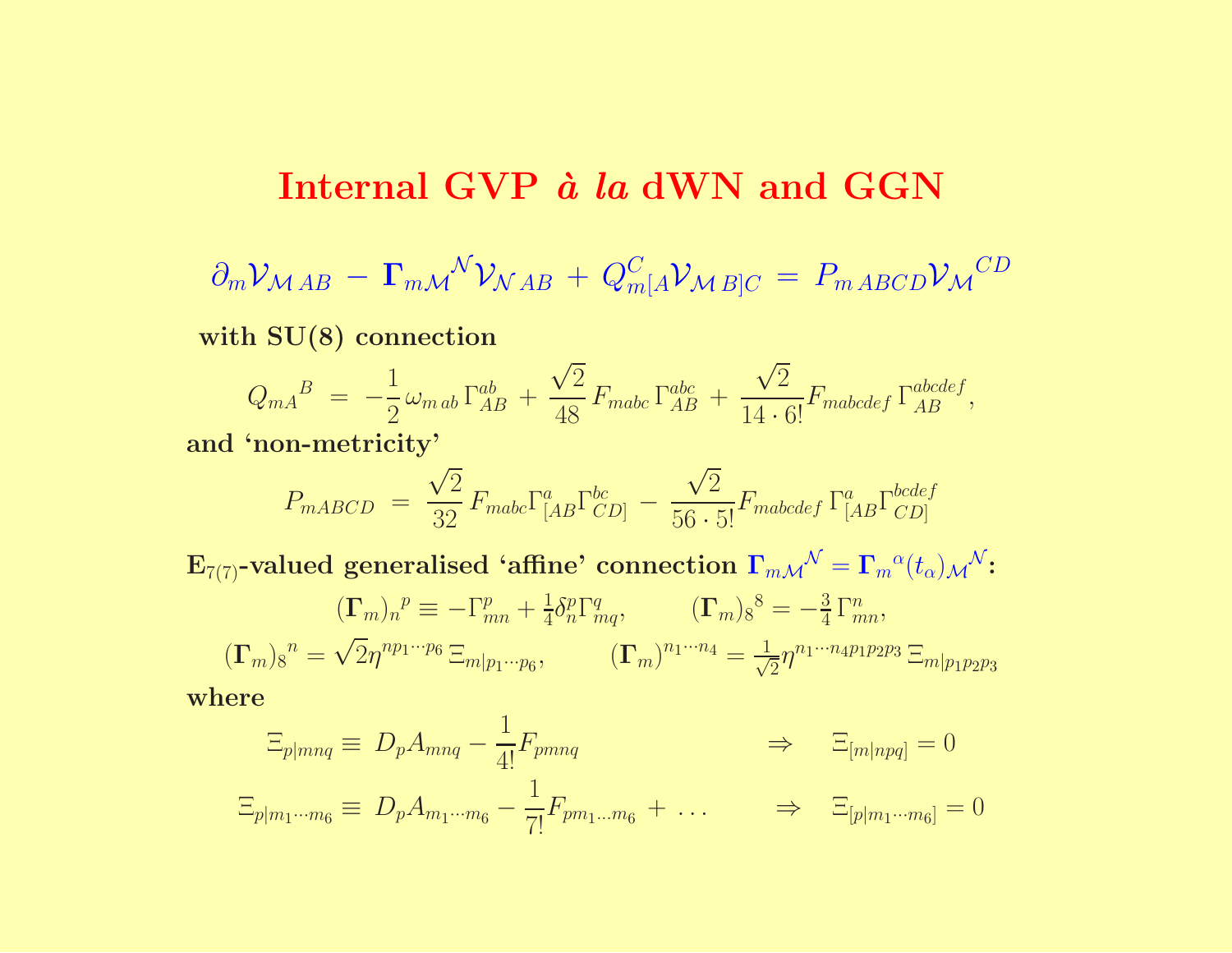- These connections (as determined from  $D = 11$  su-<br>percentively satisfy all covariance proportions. pergravity) satisfy all covariance properties!
- but have non-vanishing components only along seven dimensions, vanish along all other directions.

So what about connection coefficients for  $\mathcal{M} \neq m$ 

 $\Rightarrow \partial_{\mathcal{M}}\mathcal{V}_{\mathcal{N}\,AB} - \Gamma_{\mathcal{M}\mathcal{N}}{}^{\mathcal{P}}\mathcal{V}_{\mathcal{P}\,AB} + Q_{\mathcal{M}[A}^C\mathcal{V}_{\mathcal{N}\,B]C} = P_{\mathcal{M}\,ABCD}\mathcal{V}_{\mathcal{N}}{}^{CD}$  ??

Possible (and even required, see below), but:

- Connections become highly ambiguous, and are not fixed by requiring absence of (generalised) torsion.
- Full (generalised) covariance incompatible with expressibility in terms of  $\mathcal V$  and  $\partial \mathcal V$  only.
- Remarkably, supersymmetric theory is insensitive to these ambiguities and other difficulties!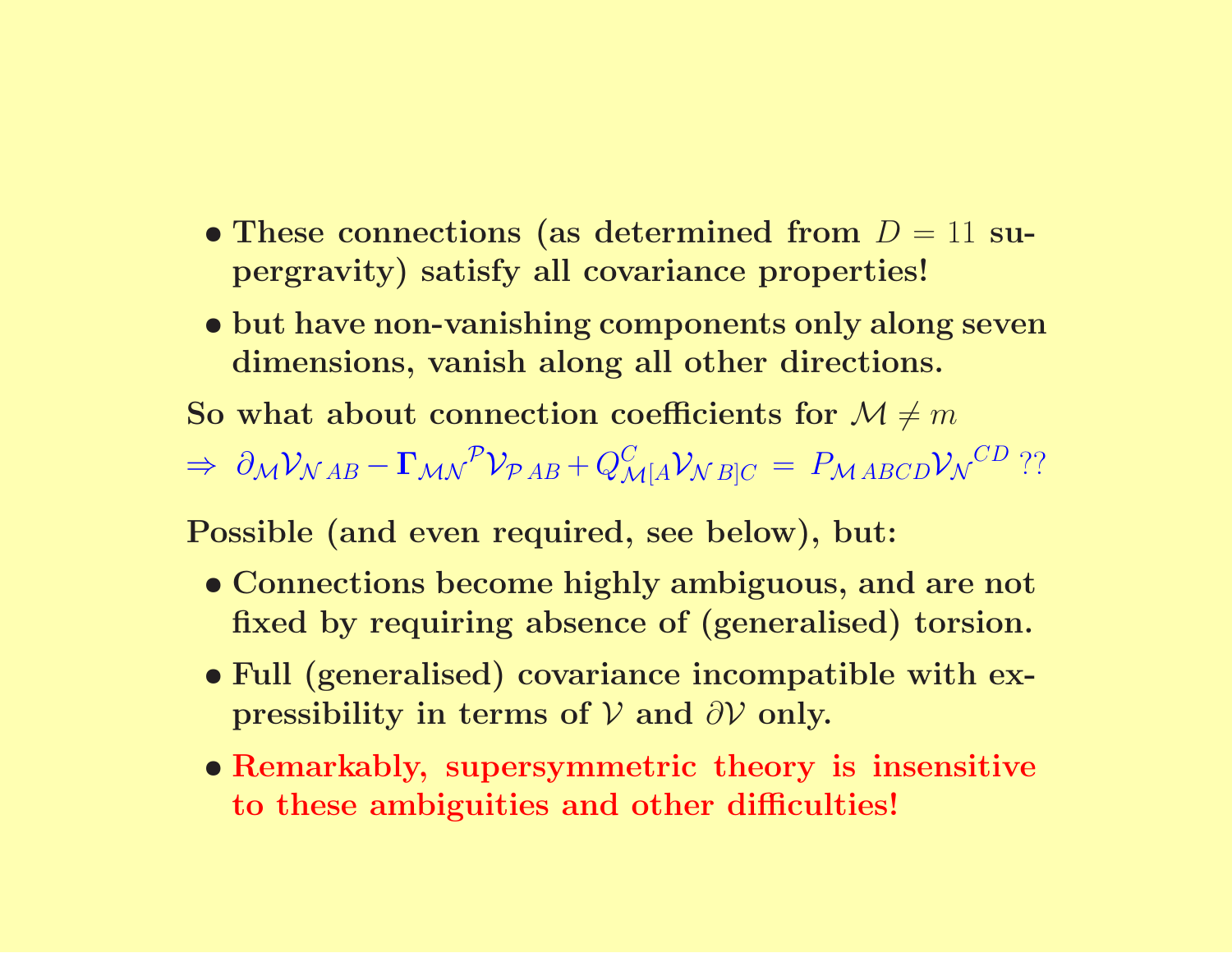#### **Torsion**

Definition from generalised geometry [CSW(2014); Cederwall, Edlund, Karlsson(2013)]

$$
\mathcal{T}_{NK}{}^M = \mathbf{\Gamma}_{NK}{}^M - 12 \mathbb{P}^M{}_K{}^P{}_Q \mathbf{\Gamma}_{PN}{}^Q + 4 \mathbb{P}^M{}_K{}^P{}_N \mathbf{\Gamma}_{QP}{}^Q
$$

This is the 912 representation in  $56 \times 133 \rightarrow 56 \oplus 912 \oplus 6480.$ 

<sup>A</sup> simple component-wise calculation using the components of <sup>Γ</sup> shows that the generalised torsion does indeed vanish, e.g.

$$
\mathcal{T}_{m8n8}^{p8} = \Gamma_{m8n8}^{p8} - 48 \mathbb{P}^{p8}_{n8}^{q8} \Gamma_{q8m8}^{r8} + 16 \mathbb{P}^{p8}_{n8}^{q8}_{n8} \Gamma_{r8q8}^{r8} \n= \Gamma_{[mn]}^{p} - \frac{2}{3} \Gamma_{r[m}^{r} \delta_{n]}^{p} = 0
$$

if ordinary torsion  $\Gamma_{[mn]}{}^p=0$ . Similarly  $({\rm using}\,\, {\mathbb P}^{pq}{}_{n8}{}^{r8}{}_{st}=-\frac{1}{12}\delta^{pq}_{n[s}\delta^r_{t]})$ 

$$
\mathcal{T}_{m8\,ns}^{pq} = \mathbf{\Gamma}_{m8\,ns}^{pq} + 2\mathbf{\Gamma}_{r8\,ms}^{r[p} \delta_n^q
$$
\n
$$
= 3\sqrt{2}\eta^{pqt_1...t_5} \left( \Xi_{m|nt_1...t_5} - \Xi_{n|mt_1...t_5} + 5\Xi_{t_1|mnt_2...t_5} \right)
$$
\n
$$
= 21\sqrt{2}\eta^{pqt_1...t_5} \Xi_{[m|nt_1...t_5]} = 0 \qquad \text{etc.}
$$

 $\Rightarrow$  irreducibility properties of  $\Gamma_{\mathcal{M} \mathcal{N}}{}^{\mathcal{P}}$  are crucial for  $\mathcal{T}_{\mathcal{M} \mathcal{N}}{}^{\mathcal{P}}\,=\,0$  ! [GGNHS, to appear]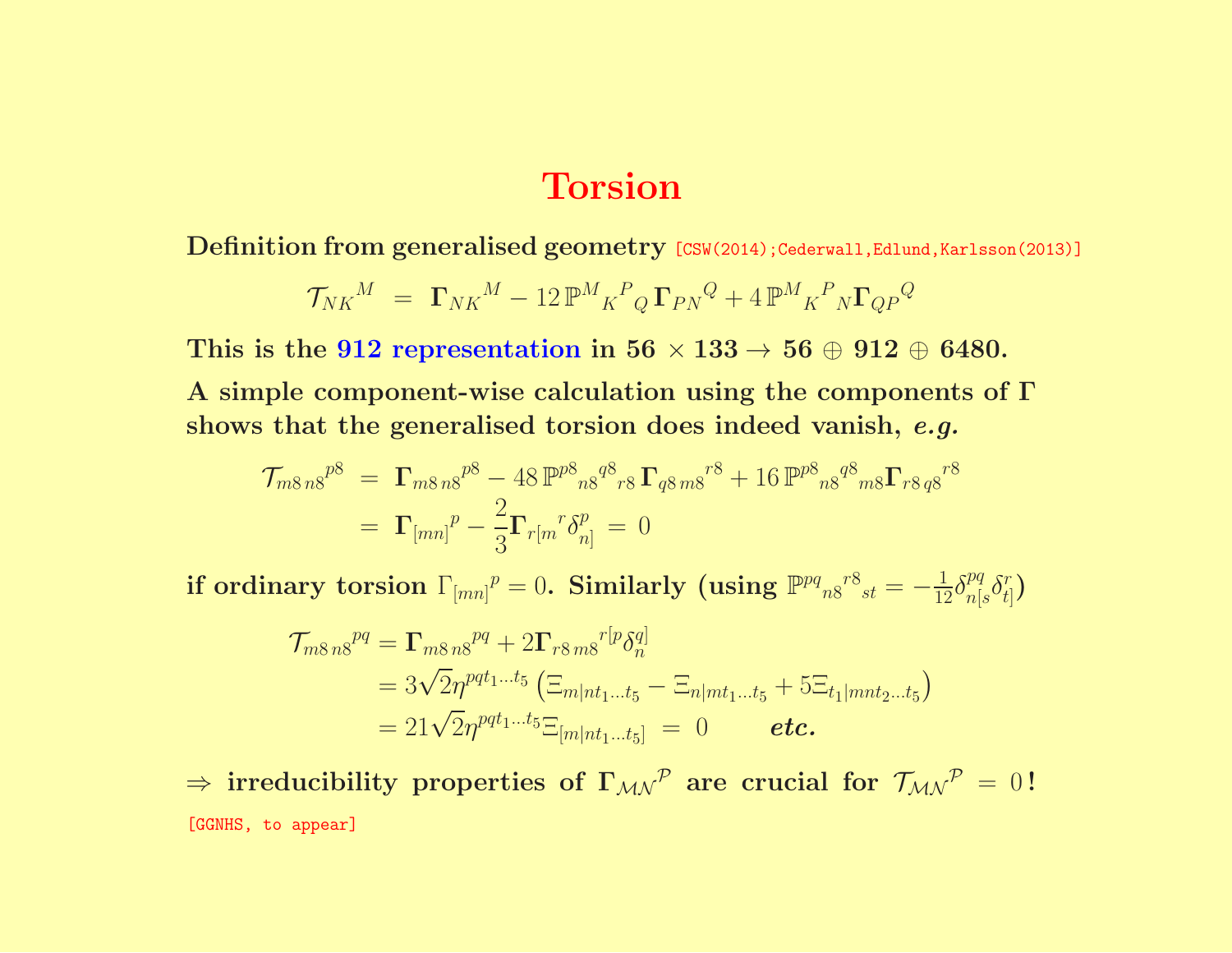#### Absorbing non-metricity

[Hehl, VonDerHeyde, Kerlick, Nester(1976); M. Perry, private communication]

#### Cf. GVP of ordinary differential geometry

$$
\partial_m e_n^a + \omega_m^a{}_b e_n^b - \Gamma_{mn}^p e_p^a = 0
$$

But there is <sup>a</sup> more genera<sup>l</sup> expression

$$
\partial_m e_n^a + \omega_m{}^a{}_b e_n{}^b - \Gamma_{mn}^p e_p{}^a = T_{mn}{}^p e_p{}^a + P_m{}^a{}_b e_n{}^b
$$

with torsion  $T_{mn}{}^p$  and non-metricity  $P_{m\,np}\,\equiv\,\frac{1}{2}D_m$  absorbed by redefinitions  $g_{np}$ , which can be

$$
\Gamma_{mn}^p \longrightarrow \Gamma_{mn}^p - P_{(m}{}^c|_{d|} e_n)^d e^p{}_c,
$$
  

$$
T_{mn}{}^p \longrightarrow T_{mn}{}^p - P_{[m}{}^c|_{d|} e_n]^d e^p{}_c.
$$

Idem for exceptional geometry:

$$
\Gamma_{\mathcal{M}\mathcal{N}}{}^{\mathcal{P}} \longrightarrow \tilde{\Gamma}_{\mathcal{M}\mathcal{N}}{}^{\mathcal{P}} = \Gamma_{\mathcal{M}\mathcal{N}}{}^{\mathcal{P}} - i \left( \mathcal{V}_{\mathcal{N}}{}^{AB} P_{\mathcal{M} \, ABCD} \mathcal{V}^{\mathcal{P} \, CD} - \mathcal{V}_{\mathcal{N} \, AB} P_{\mathcal{M}}{}^{ABCD} \mathcal{V}^{\mathcal{P}}{}_{CD} \right)
$$

so that the internal GVP becomes

$$
\partial_{\mathcal{M}} \mathcal{V}_{\mathcal{N} AB} - \tilde{\Gamma}_{\mathcal{M} \mathcal{N}}{}^P \mathcal{V}_{\mathcal{P} AB} + Q^C_{\mathcal{M}[A} \mathcal{V}_{\mathcal{N} B]C} = 0
$$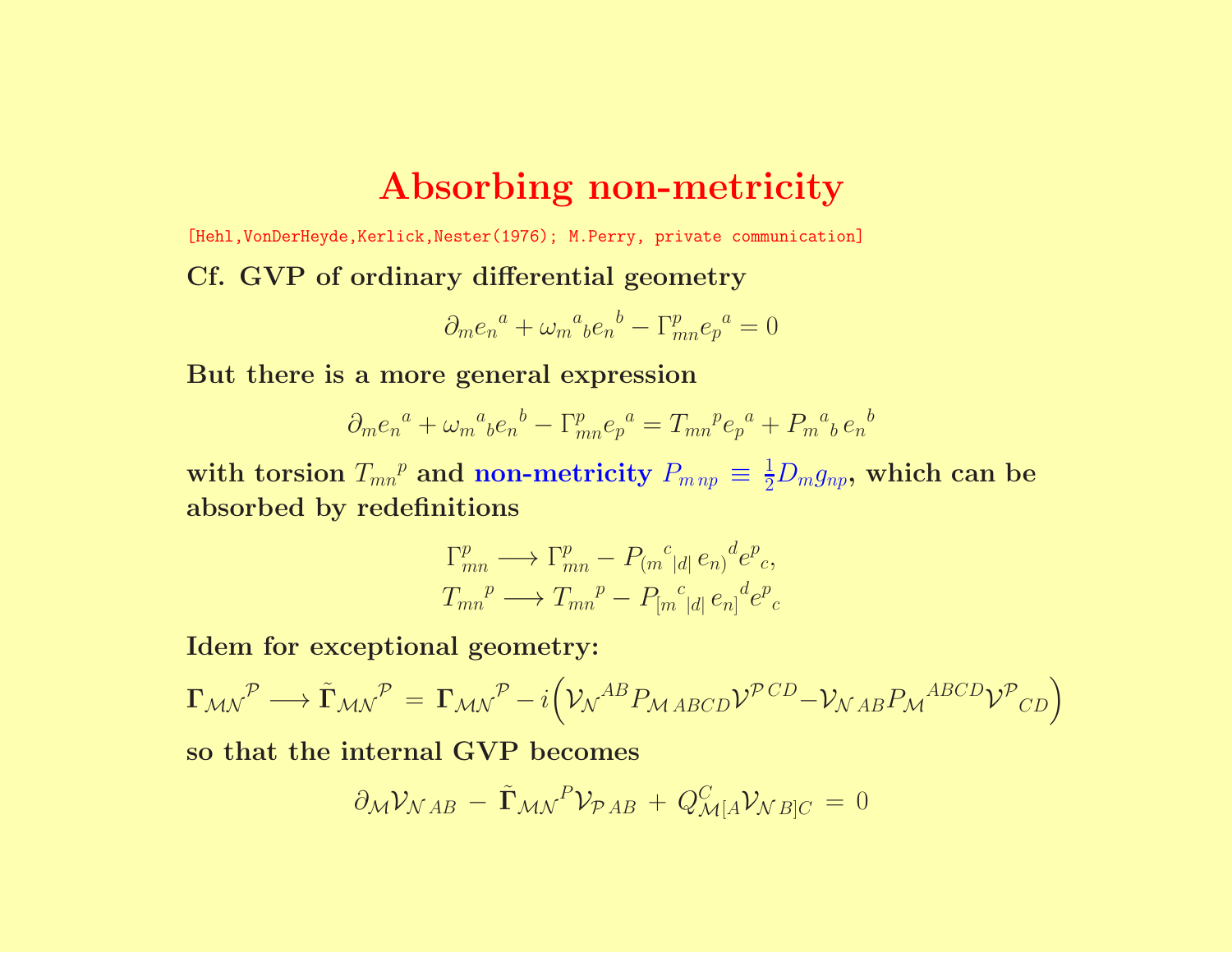#### Supersymmetric theory

Supersymmetry variations of bosonic fields

$$
\delta e_{\mu}^{\alpha} = \bar{\varepsilon}^{A} \gamma^{\alpha} \psi_{\mu A} + \bar{\varepsilon}_{A} \gamma^{\alpha} \psi_{\mu}^{a}
$$
  
\n
$$
\delta \mathcal{B}_{\mu}^{\mathcal{M}} = i \mathcal{V}^{\mathcal{M}}{}_{AB} \left( \bar{\varepsilon}_{C} \gamma_{\mu} \chi^{ABC} + 2 \sqrt{2} \bar{\varepsilon}^{A} \psi_{\mu}^{B} \right) + \text{h.c.}
$$
  
\n
$$
\delta \mathcal{V}^{\mathcal{M}}{}_{AB} = 2 \sqrt{2} \mathcal{V}^{\mathcal{M}CD} \left( \bar{\varepsilon}_{[A} \chi_{BCD]} + \frac{1}{24} \epsilon_{ABCDEFGH} \bar{\varepsilon}^{E} \chi^{FGH} \right)
$$

are derived from  $D = 11$  SUGRA in  $_{\text{IdW}}$ ,  $_{\text{GdW}}$ , while pos-<br>ulated in recent approaches to exceptional geometry  $tulated$  in recent approaches to exceptional geometry.

To establish agreement for the supersymmetry variations of fermions is more tricky! Recall [dWN(1986)]

$$
\delta \psi_{\mu}^{A} \propto \cdots + e^{mAB} \partial_{m} (\gamma_{\mu} \varepsilon_{B}) + \frac{1}{2} e^{mAB} Q_{mB}{}^{C} \gamma_{\mu} \varepsilon_{C} - \frac{1}{2} e^{m}_{CD} P_{m}^{ABCD} \gamma_{\mu} \varepsilon_{D}
$$
  

$$
\delta \chi^{ABC} \propto \cdots + e^{m[AB} \partial_{m} \varepsilon^{C]} - \frac{1}{2} e^{m[AB} Q_{mD}{}^{C]} \varepsilon^{D} - \frac{1}{3} e^{m}_{DE} P_{m}^{ABCD} \varepsilon^{E}
$$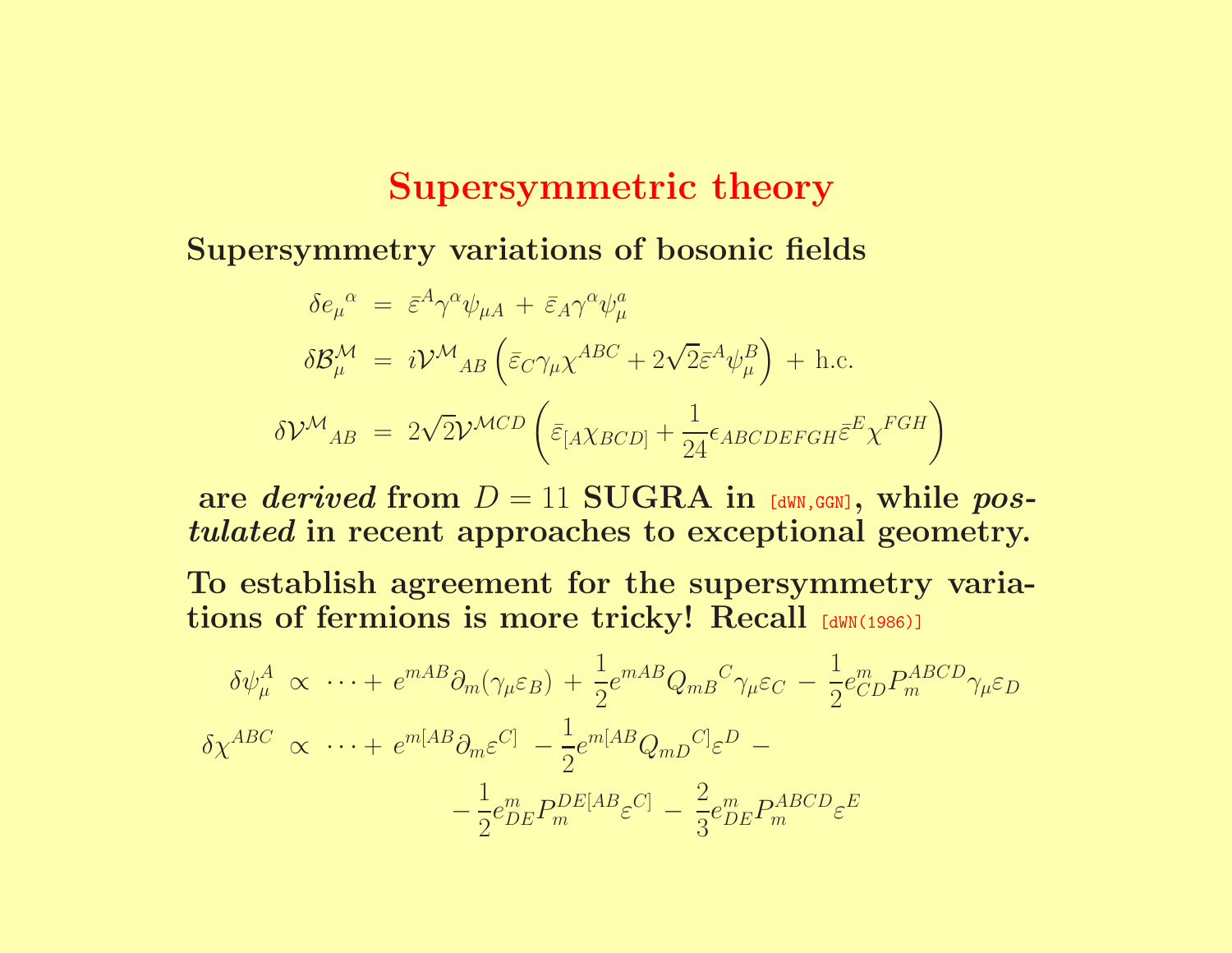To absorb non-metricity  $P_m^{ABCD}$  in these variations, must redefine SU(8) connection [GGNHS, to appear]

$$
Q_{mA}{}^B \rightarrow Q_{M A}{}^B \equiv Q_{M A}{}^B + Q_{M A}{}^B
$$

where

$$
Q_{\mathcal{M}A}{}^B = R_{\mathcal{M}A}{}^B + \mathcal{U}_{\mathcal{M}A}{}^B
$$

with

$$
R_{MA}^B \equiv \frac{4i}{3} \left( \mathcal{V}^{nBC} \mathcal{V}_M^{DE} P_{nACDE} + \mathcal{V}^n{}_{AC} \mathcal{V}_{MDE} P_n^{BCDE} \right)
$$
  
+ 
$$
\frac{20i}{27} \left( \mathcal{V}^{nDE} \mathcal{V}_M^{BC} P_{nACDE} + \mathcal{V}^n{}_{DE} \mathcal{V}_{MAC} P_n^{BCDE} \right)
$$
  
- 
$$
\frac{7i}{27} \delta_A^B \left( \mathcal{V}^{nCD} \mathcal{V}_M^{EF} P_{nCDEF} + \mathcal{V}^n{}_{CD} \mathcal{V}_{MEF} P_n^{CDEF} \right)
$$
  

$$
U_{MA}^B = \mathcal{V}_{MCD} u^{CD,B}{}_A - \mathcal{V}_M^{CD} u_{CD,A}^B
$$

where  $u^{[CD,B]}_A \equiv 0$ ,  $u^{CA,B}_C \equiv 0$  in 1280 of SU(8).

Redefinition requires  $SU(8)$  connection components along  $\mathcal{M} \neq m!$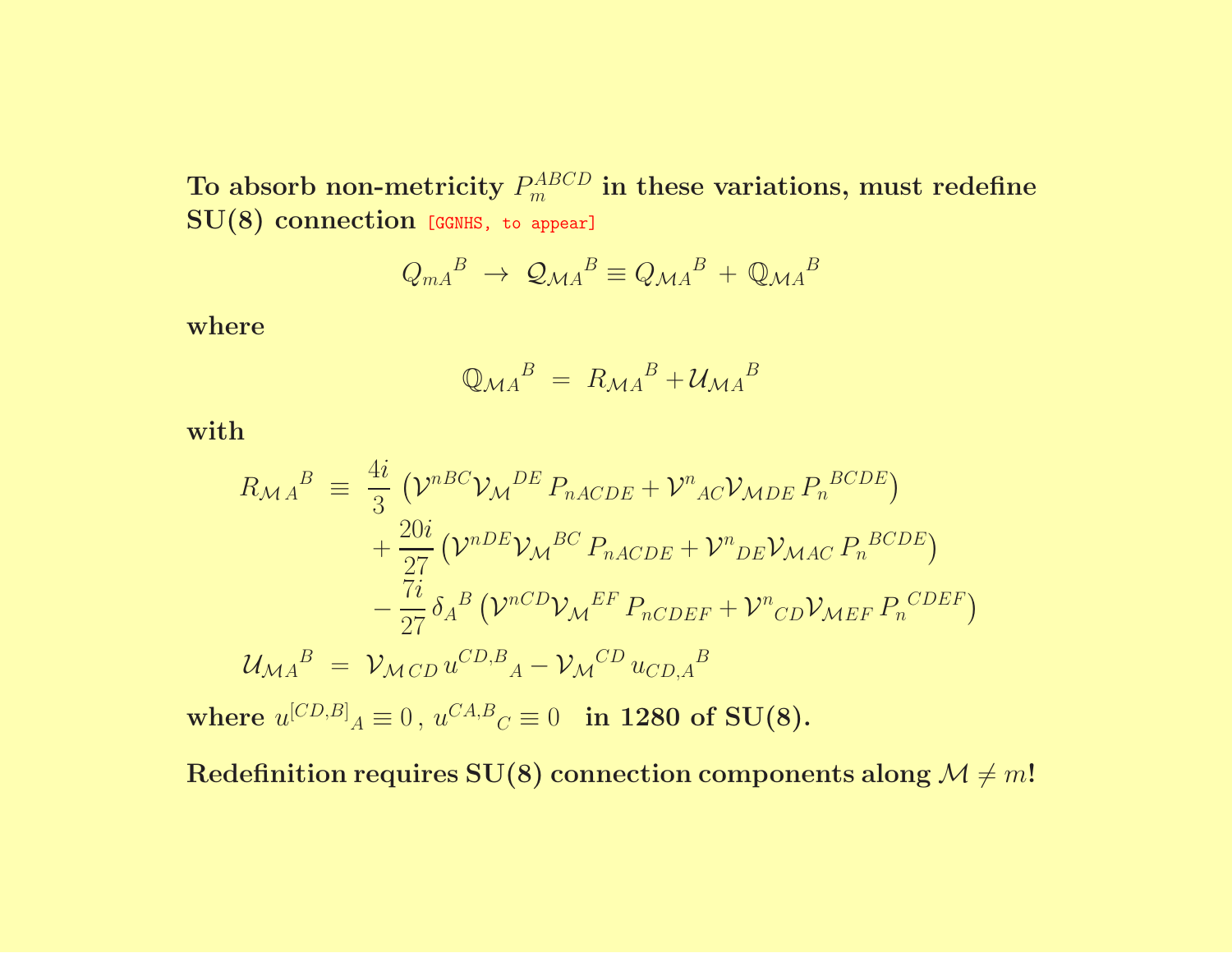Leads to very compact expressions:

$$
\delta \psi_{\mu}^{A} \propto \cdots + \mathcal{V}^{MAB} \mathcal{D}_{\mathcal{M}}(\mathcal{Q})_{B}^{C}(\gamma_{\mu} \varepsilon_{C})
$$

$$
\delta \chi^{ABC} \propto \cdots + \mathcal{V}^{M[AB} \mathcal{D}_{\mathcal{M}}(\mathcal{Q}) \varepsilon^{C]}
$$

Also: requires extra components  $\mathcal{Q}_\mathcal{M}$  for  $\mathcal{M} \neq m$  and

$$
\Gamma_{\mathcal{M}\mathcal{N}}{}^{\mathcal{P}} \rightarrow \widehat{\Gamma}_{\mathcal{M}\mathcal{N}}{}^{\mathcal{P}} \equiv \widetilde{\Gamma}_{\mathcal{M}\mathcal{N}}{}^{\mathcal{P}} + i \left( \mathcal{V}^{\mathcal{P}}{}_{AB} \mathbb{Q}_{\mathcal{M}}{}^A{}_C \mathcal{V}_{\mathcal{N}}{}^{BC} - \mathcal{V}^{\mathcal{P}AB} \mathbb{Q}_{\mathcal{M}A}{}^C \mathcal{V}_{\mathcal{N}BC} \right)
$$

After all these operations we are left with fully covariant and torsion-free connections and <sup>a</sup> standard GVP

$$
\partial_{\mathcal{M}} \mathcal{V}_{\mathcal{N}AB} - \widehat{\mathbf{\Gamma}}_{\mathcal{M}\mathcal{N}}{}^{\mathcal{P}} \mathcal{V}_{\mathcal{P}AB} + \mathcal{Q}_{\mathcal{M}[A}^C \mathcal{V}_{\mathcal{N}B]C} = 0
$$

NB: absence of torsion does not fix affine connection uniquely, irremovable ambiguity is in <sup>1280</sup> of SU(8).

[Coimbra,Strickland-Constable,Waldram(2012);Cederwall,Edlund,Karlsson(2013);GGNHS(2014)]